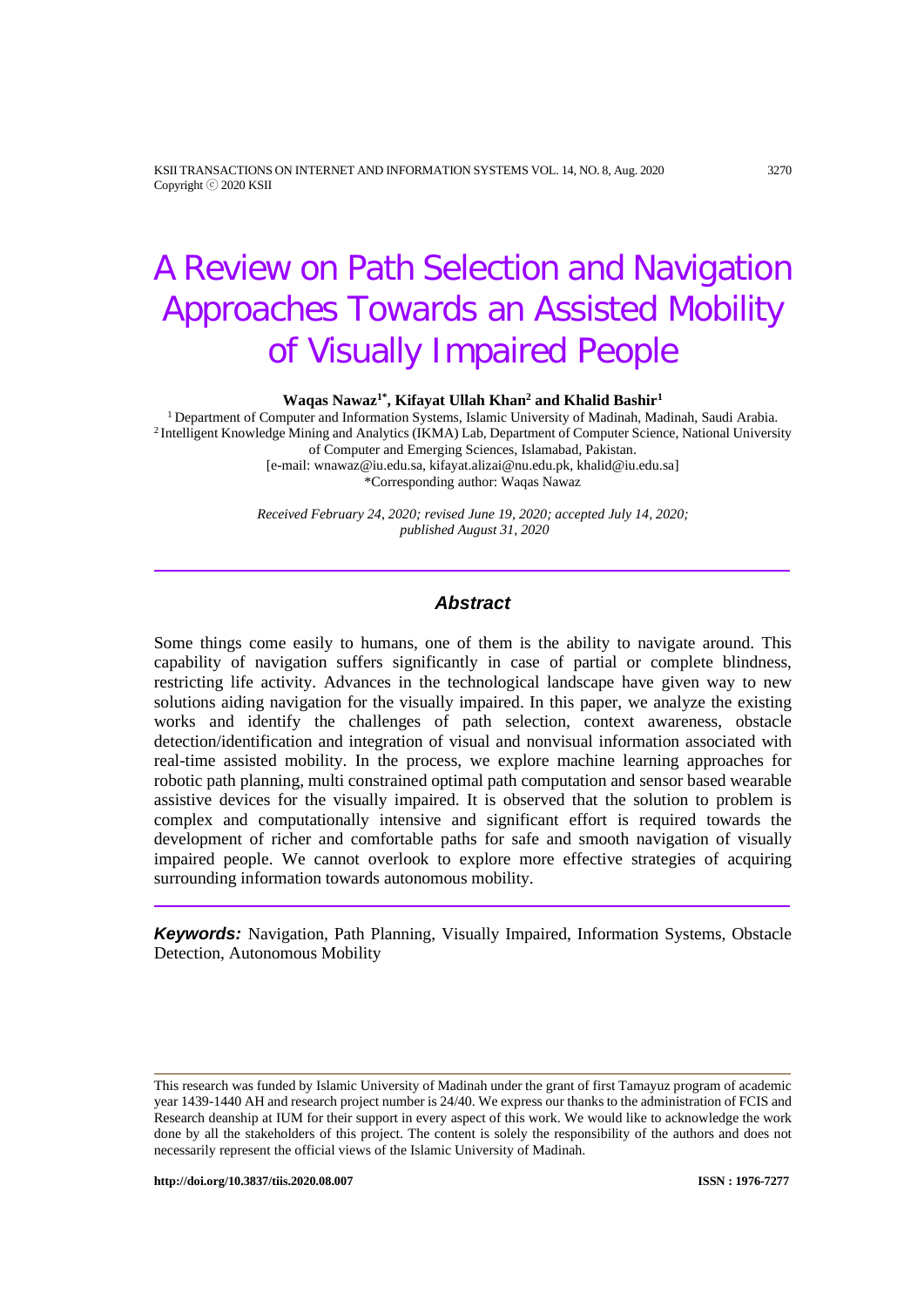## **1. Introduction**

**A** report by the WHO in 2014 states that there are 253 million Visually Impaired (VI) persons, with 36 Million to be blind, 217 million to have severe visual impairment [1]. Majority of this figure (i.e. around 90%) belongs to developing countries, so there is a need to develop affordable assistive devices to facilitate smooth navigation of these persons [2]. Digital maps, either proprietary or open-source, are the sources of information for smooth navigation in the real world. These digital maps are self sufficient to fulfill the commute needs of a normal person. However, when it comes to a person with disabilities, these maps become less useful especially for visually impaired persons (VIPs). For instance, navigation paths generated by a general-purpose digital map may not be useful for a VIP and vocal directional information may not be helpful without contextual information, i.e. scene description.

The crowdsourced datasets, e.g. OpenStreetMap (OSM), is one of the prevalent means to easily incorporate customized information for target users to navigate in geophysical space. How effective the crowdsourced datasets like OSM are to provide such specific information for effective navigation of VIPs? We found the answer to this question in [3] where the authors thoroughly study the suitability of OSM for specialized routing services. The authors investigate the completeness of OSM data regarding sidewalk information and concluded that for certain selected cities the available data may suffice the needs of people with limited mobility, however, may not be suitable for other regions of the world. We notice insufficient information of sidewalk data in OSM and reference data (which is manually collected and considered as ground truth to evaluate the effectiveness of OSM data) for Heidelberg, Germany in their statistical comparison. For instance, around twenty-two percent (22.5%) of sidewalks are available in compared to referenced data, which may result in absence of sidewalk information for most of the users in suburban areas. This shows lack of sufficient information in OSM to be used as it is and requires more efforts to annotate this dataset for more effective utilization in the context of blind people navigation. We can not deny the fact that OSM provides more freedom over proprietary platforms and is a viable choice to develop an effective system for guiding VIPs.

Recent studies depict a comprehensive view on key challenges in accessible maps [4][5]. The authors highlight the current status of available technology and systems for navigation from five different aspects that includes data collection, data management and open standards, modeling needs and abilities, accessible maps and application, and user-centred services. It is found that initiatives have been taken from all aspects, but most of them are in their early stages lacking maturity and completeness. Additional efforts extending existing systems with robust and reliable features or even develop new ones for all aforementioned aspects are required.

#### **1.1 Challenges in path selection and navigation for visually impaired people**

It is non-trivial to choose a suitable path for visually impaired people to navigate from a single source to one or more destinations. The stakeholders often experience various kinds of challenges while developing navigation solutions for visually impaired people.

**Obstacle Detection and Identification:** It is a natural cognitive process for sighted people to inherently detect and identify various kinds of objects during navigation without any assistance. It becomes challenging for a person with visual impairment to utilize other senses and partial available information about surroundings to detect and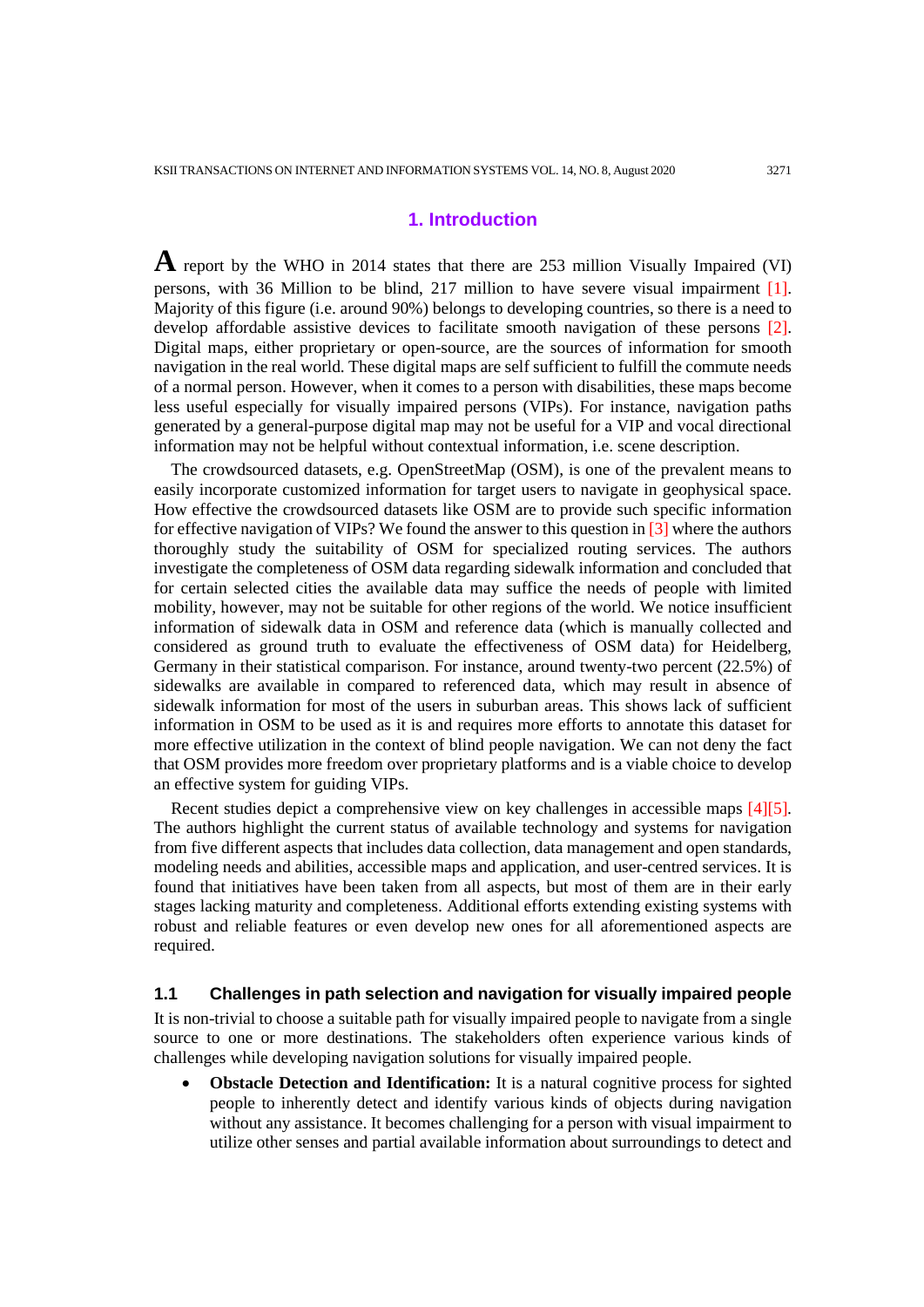identify objects with limited capabilities. Computer vision and deep learning methods have the potential to provide an assistance and solve these issues to some extent.

- **Real-time navigation:** A classical navigation problem involves movement of a person from one point to another with continuous guidance, either turn-by-turn or at the abstract level. During navigation, the response time of guiding instructions is critical, as visually impaired may reach road intersection or have an obstacle in front. There are different requirements for navigation in indoor and outdoor environments. GPS is one of the most prevalent means of acquiring location information in an outdoor environment. However, the precision of the acquired location remains an open issue for researchers.
- **Contextual Information:** Contextual information is very important as it helps us understand the environment. The context is usually determined by collecting relevant information such as distance to the destination, places or landmarks around current location, steepness of the walking path, road crossings, street intersections to name a few. It is a challenging task to acquire vital information about surroundings either directly through content analysis or indirectly from existing repositories.
- **Integration of visual and non-visual information:** Another challenging aspect in path selection and navigation is to integrate heterogeneous information, which involves visual scenes detected through commodity cameras and non-visual data such as localization with context, to build an understand of the surroundings.
- **Availability of autonomous aiding tools and systems:** There is a need to provide helping tools and systems to VIPs, in order to assist them in their daily routine commute. One of the key requirements, shared by many practitioners and researchers for those systems and tools, is to provide autonomous assistance from others. The development of aiding tools and systems itself is a complex task due to the limited information, diversity in cognitive abilities, and dynamicity in the surroundings. However, there exists few initiatives in literature with limited functionality to provide reasonable applications and tools for navigation. Making such solutions autonomous enough to make judgements like humans is on top priority, especially in robotics domain.

#### **1.2 Difference from existing relevant surveys**

We observe similar works in different domains related to this study, however, to the best of our knowledge, there is no existing study on surveying path selection and path navigation techniques in the context of partially sighted and visually impaired people. We discuss existing surveys and studies in the context of their partial relevance to path selection and navigation problem.

**Spatial structure and decision-making aspects of pedestrian route selection [6] [7]:** It is one of the very early studies on the aspects of spatial structure and decision-making of pedestrian route selection in the urban environment. This study investigates the characteristics of route selection strategies adopted by different types of users from one point of interest to another. The key characteristics affecting the choice of paths includes the count of pedestrians passing through a point of interest (also known as gravity model), safety, greeness, short distance, and quietness. The key findings of this study could only be the initial step to assist in building a better guidance system for general pedestrians, though most of these findings became norms today for an arbitrary path guidance system. However, the behavioral aspects are completely different when we consider pedestrians with visual impairment.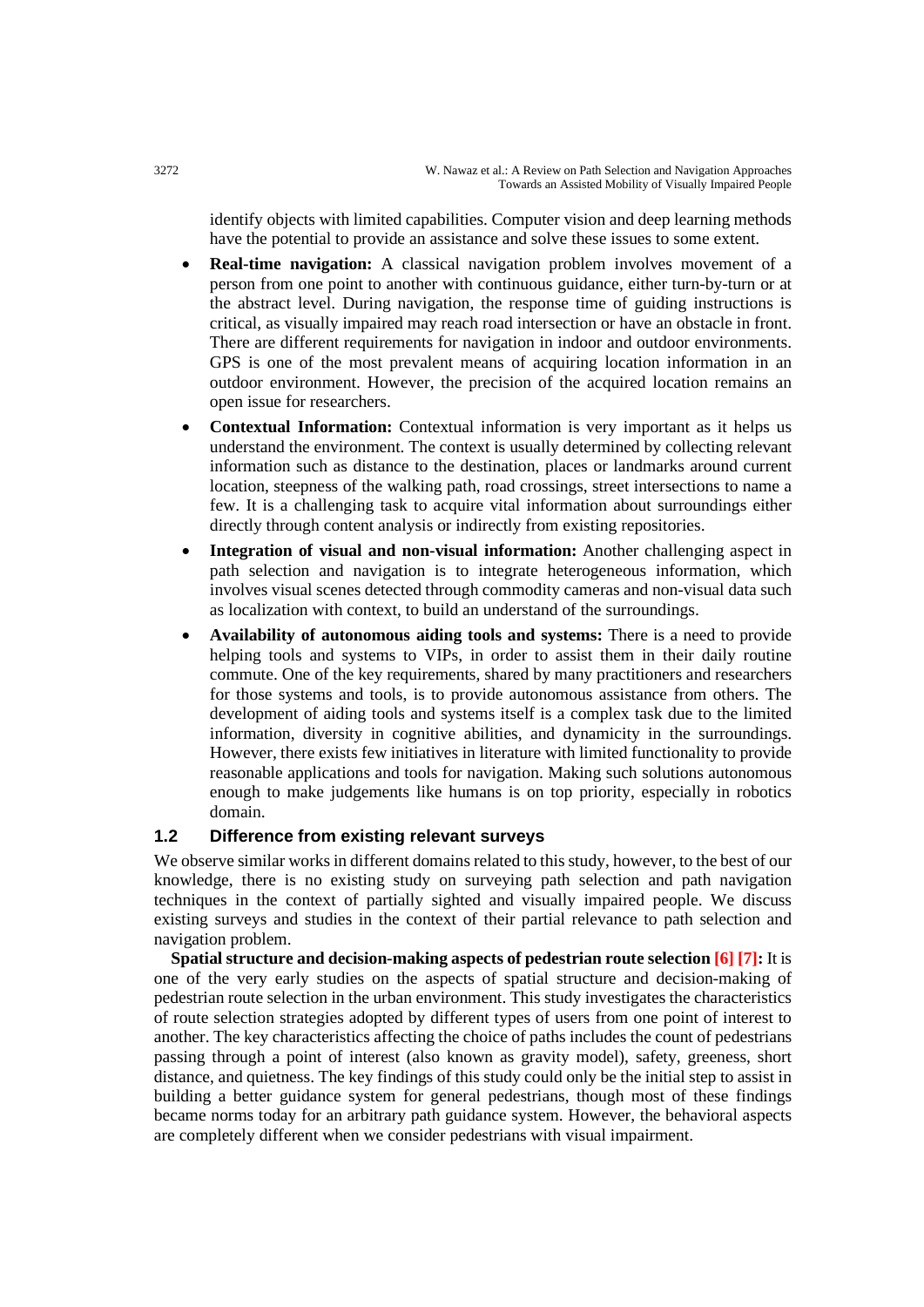**Machine learning approaches to robotic path-planning [8]:** The situation of a visually impaired person seems quite similar to a robot in terms of path guidance as both require assistance to understand the surroundings for mobility. We understand that it is very difficult for a robot to develop an understanding of the real-world surroundings as humans due to lack of senses and cognitive capabilities. The author of this survey discusses various machine learning approach towards robotic path-planning. The relevant aspects of the study for our problem are path planning strategies and machine learning based guidance for robots. The robotic planning is a complex process and involves path planning, inverse kinematics, and reactive planning. It is explained that the machine learning techniques are not suitable for path planning, which is deterministic in nature and other methods have more theoretical guarantee on optimality, completeness and convergence.

**Multi-constrained optimal path computation [9]:** This work discusses various exact and approximate multi-constrained algorithms to compute optimal paths in computer networks. The multi-constrained optimal path computation is a general problem and can be modeled in other domains such as finding suitable path considering various factors like travel time, distance, safety, etc. The authors state that considering multi-constraints or multiple objectives for finding optimal path is not feasible approach due to underlying complexity of the problem and contradiction among constraints or objective functions. Another brief survey article [10] addresses the multi constrained optimal path selection approaches in Vehicular Ad Hoc Networks (VANET) domain. However, it requires a thorough investigation to determine the suitability of those algorithms in the mobility context of visually impaired people.

**Optimal path planning using RRT\* based approaches [11]:** Rapidly exploring Random Tree Star (RRT\*) is a well reputed sampling-based planning approach for robots and UAVs. The basic RRT\* algorithm suffers from huge memory consumption due to extensive search space exploration, slow convergence, optimal paths through narrow passages, efficiency of searching strategy, and dealing with physical movement constraints of robots. Therefore, the authors in this article briefly discussed recent developments in this area in terms of variants of RRT\* approach to overcome the aforementioned issues via sampling strategies, various kinds of heuristics, multi-directional exploration of the search space, informed or intelligent searching with human input, identifying promising nodes in the search tree, and fixing the number of nodes in a tree for space efficiency. There are open research issues related to finding optimal route for robots with their physical movement constraints and dynamicity in the environment. The formulation of the optimal path planning problem for robots is hard to conceive in the context of visually impaired people due to the complexity of the search space with varying nature of obstacles. We need to understand that the dynamics of the robotic movements and constraints are quite different than human beings.

**Navigation systems, Sensor-based and wearable assistive devices for blind and visually impaired people [12] [13] [14]:** Recent surveys also enumerate various navigation systems, sensor-based, and wearable assistive devices to provide autonomicity at some extent for blind and visually impaired people in their daily life commute. These studies presented a holistic view and background on the technological advancements, possibilities, and challenges at software and/or hardware level. However, in contrast to these studies, we provide a computation perspective of those technologies and devices for path finding and navigation. We aim to discuss various algorithms and strategies either utilized already or can be useful in path computation and navigation tasks.

In the following sections, we highlight various related studies in reference to navigation assistance to the commuters by explaining each idea briefly. We restrict ourselves or limit our literature review to only studies for visually impaired people to make this study more focused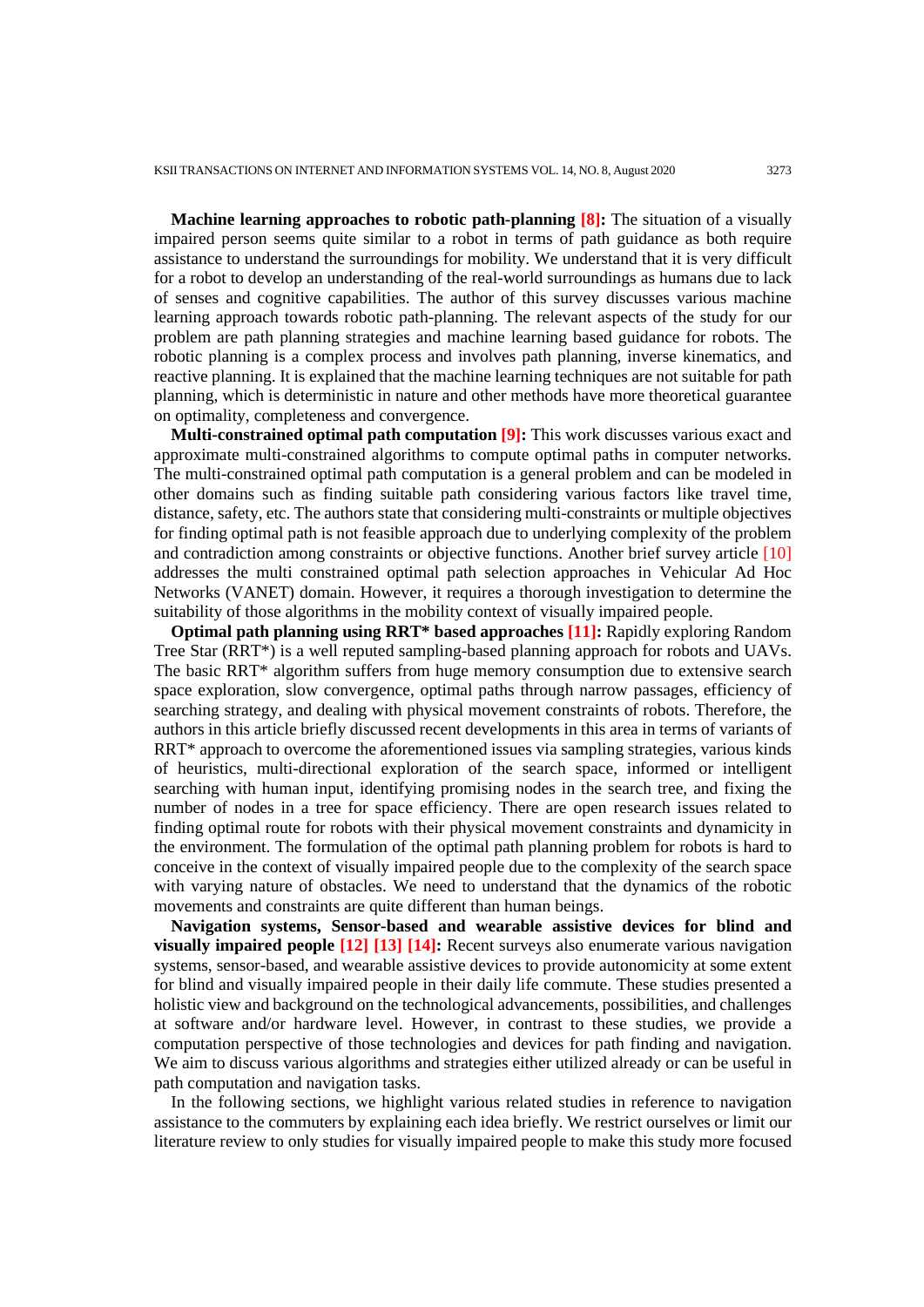in terms of availability of similar techniques and solutions in related domains. The literature review covers mainly path selection approaches (Section 2) considering normal and visual impaired people, path navigation systems, context awareness, visual scene detection for navigation (Section 3). For the sake of completeness, we briefly discuss generic solutions for mobility and the possibilities of utilizing those ideas for visually impaired or low-vision context (Section 4). We also discuss open issues and candidate research directions (Section 5).

## **2. Path Selection Approaches**

Path selection is the process of determining a suitable set of sequentially interdependent directional instructions to assist an object movement from one place (source) to another (destination) considering one or more general mobility constraints such as distance, time, and intermediate points of interests (POIs). In other words, it is an approach to compute a set of transition segments starting from a source by following a set of intermediate points to reach a desired destination. The intermediate point refers to either the start or end of a transition segment. A transition segment has an arbitrary length with associated travel time and POIs. The terms path and route are interchangeably used in this study. We present general approaches prior to the one specific for visually impaired to have an understanding of the literature. Below we present a formal definition for path selection problem so that we can learn about existing works more accurately.

Definition 1: **Path Selection** Given a source s and destination d, our first priority is to compute possible paths between s and d, i.e.  $P = \{p_0, p_1, \ldots, p_i, \ldots, p_n\}$ , where  $p_i \in P$ , and  $p_i = \{seg_0 = s, seg_1, \ldots, seg_i,$  $...$ seg<sub>m</sub>=d}. Having obtained a set of paths P, we then aim to filter out a path pithat satisfies the given k global constraints, i.e.  $k = \{const_0, const_1, ... const_k\}$ . The global constraints refer to the requirements of a person like visit to different types of venues before reaching the destination.

## **2.1 General Techniques for Route Selection**

In this section, we review path or route selection techniques that are not specific to the movements of VIPs. Our motivation, to review these general-purpose approaches, is to broaden the horizon of the readers and provide better understanding of the problem.

## **2.1.1 Skyline query-based path selection**

In order to determine a route from one point to another, at the beginning of each transition segment we may have multiple possibilities to choose the next transition segment, which result in multiple paths for a pair of points. Skyline queries are used in multi-criteria optimization/decision problems. Given a set of points (or paths)  $p_1, p_2,...,p_i,...,p_n$  the skyline query returns a set of points P, called skyline points, such that any point  $p_i \nightharpoonup P$  is not dominated by any other point in the dataset. The aim of a skyline query is to find a solution which (a) satisfies certain number of requirements and (b) must provide superior results compared to other set of contemporary solutions [15]. We find that a skyline query has a number of applications in various domains like friend recommendation in location based social networks [16], road networks [17], and path planning [18] among others. Comparison of skyline-based approaches is presented in **Table 1**.

In the case of friend recommendation, the authors in [16] propose a system of recommending friends using multiple criterion giving rise to multiple recommendations. The authors use skyline query to restrict the candidate size of recommendations. In [17] [18], the authors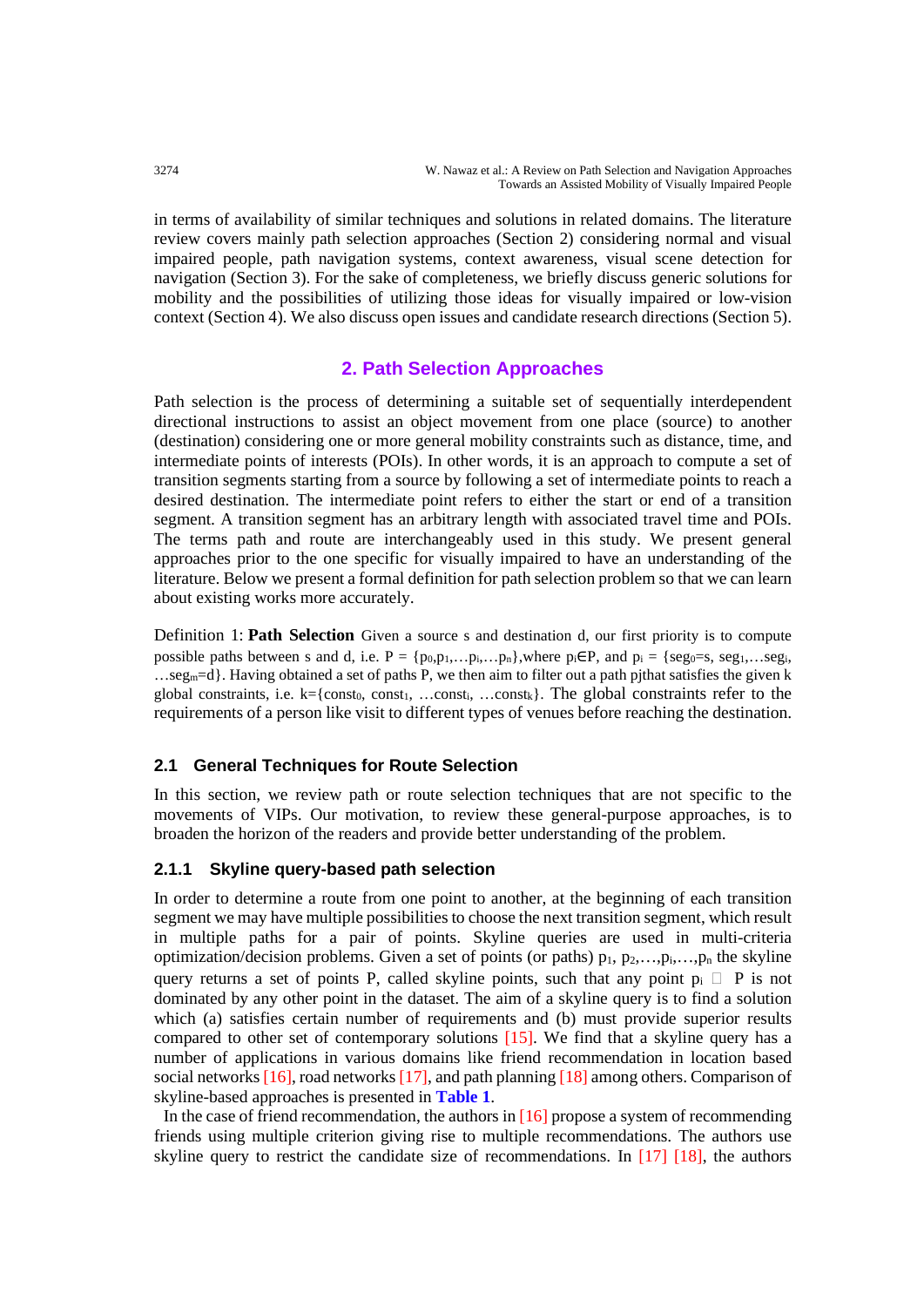formulate the path selection problem in road networks as the skyline path discovery. When a path is not dominated by any other path within a given pair of points, i.e. source and destination, for multiple path search criteria (such as shortest distance, minimal traffic flow, less travel time, fewer toll tax points and number of traffic lights, less fuel consumption to name a few) is considered as skyline path. The authors record that many online location-based services such as Bing Maps and Google Maps provide optimal paths between a given source and destination, however, they consider single criterion for path recommendation. Hence, considering a skyline path which satisfies multiple constraints is always useful.

The authors in [19] present an online algorithm for skyline path computation. Their approach continuously produces results during the execution of the algorithm and yields more results along the continuation. Such an approach facilitates the user to interactively operate the system by changing preferences, which is not possible in existing batch-oriented approaches for skyline path computation. The key idea of their algorithm is to use nearest neighbor (NN) search process with skyline path computation. The NN searching algorithm determines a set of closest points to a reference point, e.g. an origin  $(x, y) \rightarrow (0,0)$  in a x-y plane, where we have set of two-dimensional points. Similarly, when we determine a non-dominating path over two dimensions, e.g. distance and time, by minimizing the distance and time values, which is equivalent to find paths closer to the origin. Continuing the success of using NN search, the authors in [20] further make use of it to overcome the shortcomings such as multiple accesses of the same node in the underlying index structure and large space overhead. SaLSa [21] presents another efficient skyline computation approach which pre-sorts the input relational data before applying the dominance test. In particular, the SaLSa uses sorting to stop further fetching of rows from a data table or input stream in order to limit the number of rows to work upon. In this way, sorting function helps that all the tuples which does not satisfy the given criteria are dominated by already computed tuples.

| <u>Articles</u>                                                                            | <b>Necessary information</b><br>used for Algorithm<br><b>Execution</b>   | <b>Skyline computation</b><br>strategy                                                   | <b>Distance</b><br>measure | <b>Application</b><br><b>Domain</b> |
|--------------------------------------------------------------------------------------------|--------------------------------------------------------------------------|------------------------------------------------------------------------------------------|----------------------------|-------------------------------------|
| <b>Friend</b><br><b>Recommendation</b><br>by Using Skyline<br><b>Query</b> [16]            | Users check-in<br>information using<br>location-based social<br>networks | and Conquer,<br>Divide<br><b>Block-Nested Loop</b><br>based or<br>nearest-neighbor based | <b>Shortest Path</b>       | Social<br><b>Networks</b>           |
| <b>Shooting stars in</b><br>the sky: an online<br>algorithm for<br>skyline queries<br>[19] | Index structure of the data<br>to facilitate computation                 | <b>Nearest Neighbor</b><br>Approach                                                      | Euclidean                  | General<br><b>Databases</b>         |
| An optimal and<br>progressive<br>algorithm for<br>skyline queries<br>[20]                  | Index structure of the data<br>to facilitate computation                 | <b>Nearest Neighbor</b><br>Approach                                                      | Euclidean                  | General<br><b>Databases</b>         |
| <b>Finding Skyline</b><br><b>Paths in Road</b><br><b>Networks</b> [17]                     | Path segments on road<br>network                                         | <b>Path Dominance Test</b>                                                               | Shortest path              | Road<br><b>Networks</b>             |
| <b>Route skyline</b><br>queries [18]                                                       | Models the road network<br>as a multi-attribute graph                    | <b>Graph Embedding</b><br>Approach                                                       | Shortest path              | Road<br><b>Networks</b>             |

**Table 1.** This table summarizes various skyline query based approaches in terms of information utilized, the computation strategy, distance measure, application domain.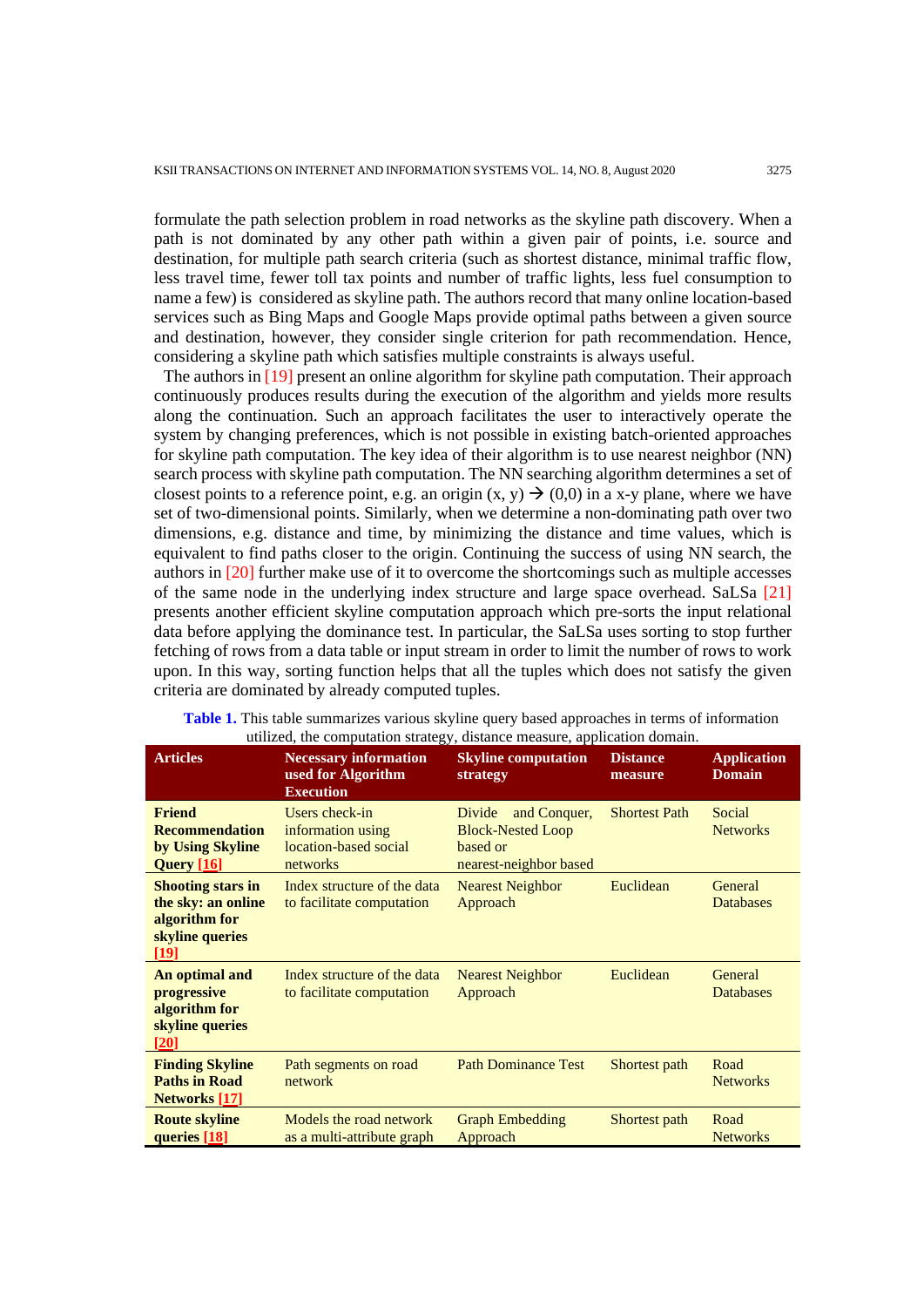3276 W. Nawaz et al.: A Review on Path Selection and Navigation Approaches Towards an Assisted Mobility of Visually Impaired People

| SaLSa:<br>computing the<br>skyline without<br>scanning the<br>whole sky $[21]$ | Existing sort mechanism<br>in SOL | <b>Block-Nested Loop</b><br>Approach | Lexicographic<br>sorting of the<br>data points | General<br><b>Databases</b> |
|--------------------------------------------------------------------------------|-----------------------------------|--------------------------------------|------------------------------------------------|-----------------------------|
|--------------------------------------------------------------------------------|-----------------------------------|--------------------------------------|------------------------------------------------|-----------------------------|

**Summary:** Considering the aforementioned and versatile applicability, the skyline query can also be utilized for planning a VIP navigation path. For instance, given the current location and the destination, the system may recommend a multi-criteria path to a VIP that avoids movement on a heavy traffic street, has proper footpaths, and no market in between. The response time of the majority skyline path computation strategies is not realistic for VIP real-time scenarios, therefore difficult to adopt as it is and require thorough investigation.

#### **2.1.2 Heuristics and AI-based path computation**

The path optimization problem has a long history and robust approaches have been developed in the literature. Heuristics and artificial intelligence techniques are prevalent in exploring the search spaces and optimal path discovery problems. In this section, we will explore some representative studies of this domain towards path computation. We provide an overview of the heuristics and AI-based approaches in **Table 2**.

Ants have limited resources for smooth navigation and rely on indirect form of communication with other ants using a chemical called pheromone. On its way towards food sources from the nest, an ant leaves pheromone on the passage which serves as hint for other ants. In this way, movement trails are established, and the most frequently used trails are developed as common paths, whereas the least frequent ones vanish with the passage of time. This process can also be mapped to the creation of trails by human pedestrians in deserts and mountains, which become permanent when used or followed repeatedly. These repetitive following of the trails actually refer to the concept of reinforcement random walk. In [22] [23], the authors mimic the movement of ants from the nest to the source of food to the concept of "*reinforced random walk*". In particular, the authors in [22] use these concepts in the domain of electronic networks whereas [23] targets the domain of graph theory. Random walk-based solution has also been utilized to identify the candidate genes linked to certain types of diseases in the domain of biomedical sciences [24].

There exist a number of approaches for path selection and computation of a robot [25] [26] [27] [28], which are useful as both humans and robots lack visual perception. Robots have limited resources to find an obstacle-free and optimal path from a given source to the destination. The authors in [25] propose a hybrid approach for path selection using Cuckoo Search and Bat algorithm to find a global optimum solution. They first identify a local optimum solution using Cuckoo Search Algorithm, which becomes an input to Bat Algorithm to find a global optimum solution. In this way, a combination of both techniques enables discovery of an optimal path for the robot. Similarly, the authors in  $[26]$  use A\* algorithm to plan a path for the robot. In the given scenario, A\* algorithm operates in the space represented in the form of grid. The movement is possible in 8 possible directions in a grid space; hence the robot has to evaluate each neighboring grid cell. In order to overcome this shortcoming, the authors make use of modified A\*, i.e. Basic Theta\* and Phi\*. In Basic Theta\*, in order to move from one cell to another, if the target cell is directly visible or its location is known then all the neighboring cells are ignored, hence a speed-up is achieved. Phi\* is further extension of Basic Theta\* algorithm where it keeps knowledge of the predecessor and already visited cells by making use of two angles for each cell. Using the inherited property of Basic Theta\*, the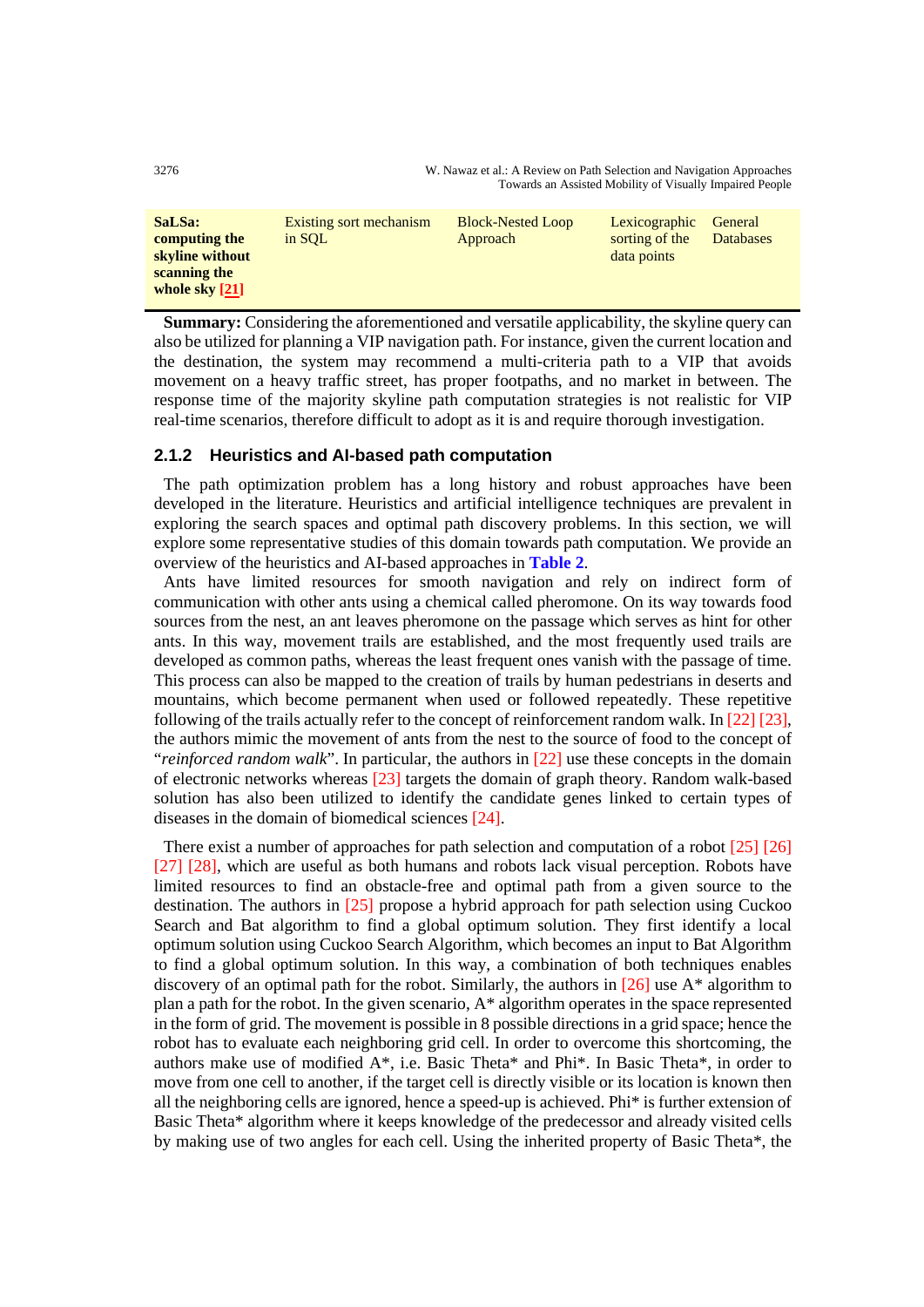Phi\* algorithm plans a path for the robot. The authors have used few other optimizations like Rectangular Symmetry Reduction and Jump Point Search for further improvements. These approaches are designed to achieve path planning for a single robot.

On the other hand, the authors in [27] proposed a path planning algorithm for multiple robots based on the mechanism of cooperation for accident free movement. The movement is made possible on the concept of "push" and "swap" model, where one agent pushes other to clear its shortest path to reach the destination. The shortest path is determined through traditional A\* algorithm. On the other hand, when it becomes difficult for an agent to follow its shortest path towards the destination by pushing contemporary agent, then it swaps its position with the other agent to continue following the path.

**Summary:** We observe that heuristics and AI based approaches are well suited for robots with limited mobility requirements and may not work for visually impaired people. Most of these approaches require more time and computing resources to determine a suitable path except few. A\* algorithm is simple and efficient, which makes it favorable to our problem. The majority evolutionary techniques are best in finding optimal path (global optimum solution) but at the expense of efficiency. However, Cuckoo search with Bat algorithm performs better in terms of execution time compared with its counterparts.

## **2.2 Path Selection for Visually Impaired People**

A visually impaired person can travel from a source (or current place) to a destination by following a specific path. It is non-trivial to determine a customized or impairment aware path considering various specific mobility constraints, e.g. traffic flow, obstacles, sidewalks, curbs, and zebra crossings. The availability of limited information related to aforementioned constraints is one of the bottlenecks to develop an effective solution. In the following paragraphs, we study various approaches of choosing a suitable path for visually impaired people.

#### **2.2.1 Static Route Selection**

S. Kammoun et. al, introduced a route selection algorithm [29], it is among vary initial works in this domain and specifically designed for blind pedestrians, which uses annotated GIS database with four kinds of pre-classified objects namely points of interest, landmarks, walking areas, and visual points. In this approach, the authors construct a graph using source, destination, and intersections of the walking areas. The cost of each section (or edge in the graph) is defined based on user & system preferences (presence of landmarks, point of interest, and visual points) and selection criteria (sidewalk presence and width, pedestrian crossing, and length of a section). This algorithm selects optimal path by solving minimization problem using well known shortest path strategy, i.e. Dijkstra Algorithm. The absence of availability of Geolocalized data is one of the bottlenecks to adopt this strategy, and it is non-trivial to annotate the dataset with pre-classified objects.

In another study [30][31], the authors utilized the concept of map transformation to generate customized maps, i.e. individualized route graphs, using OpenStreetMap (OSM) dataset. OSM is a crowdsourced project which is freely available for anyone to use. In this approach, the underlying navigation data is modified instead of tailoring the algorithms for specific groups of users. It means the navigation algorithms are generic while relying on the transformation for individualization. The OSM data format contains three basic entities namely nodes, ways and relations, where nodes and ways are quite different than normal graph nodes and edges. Each entity can have an arbitrary number of tags with key-value pairs. The authors introduced a layer on-top of the OSM data by representing streets with polygons instead of lines through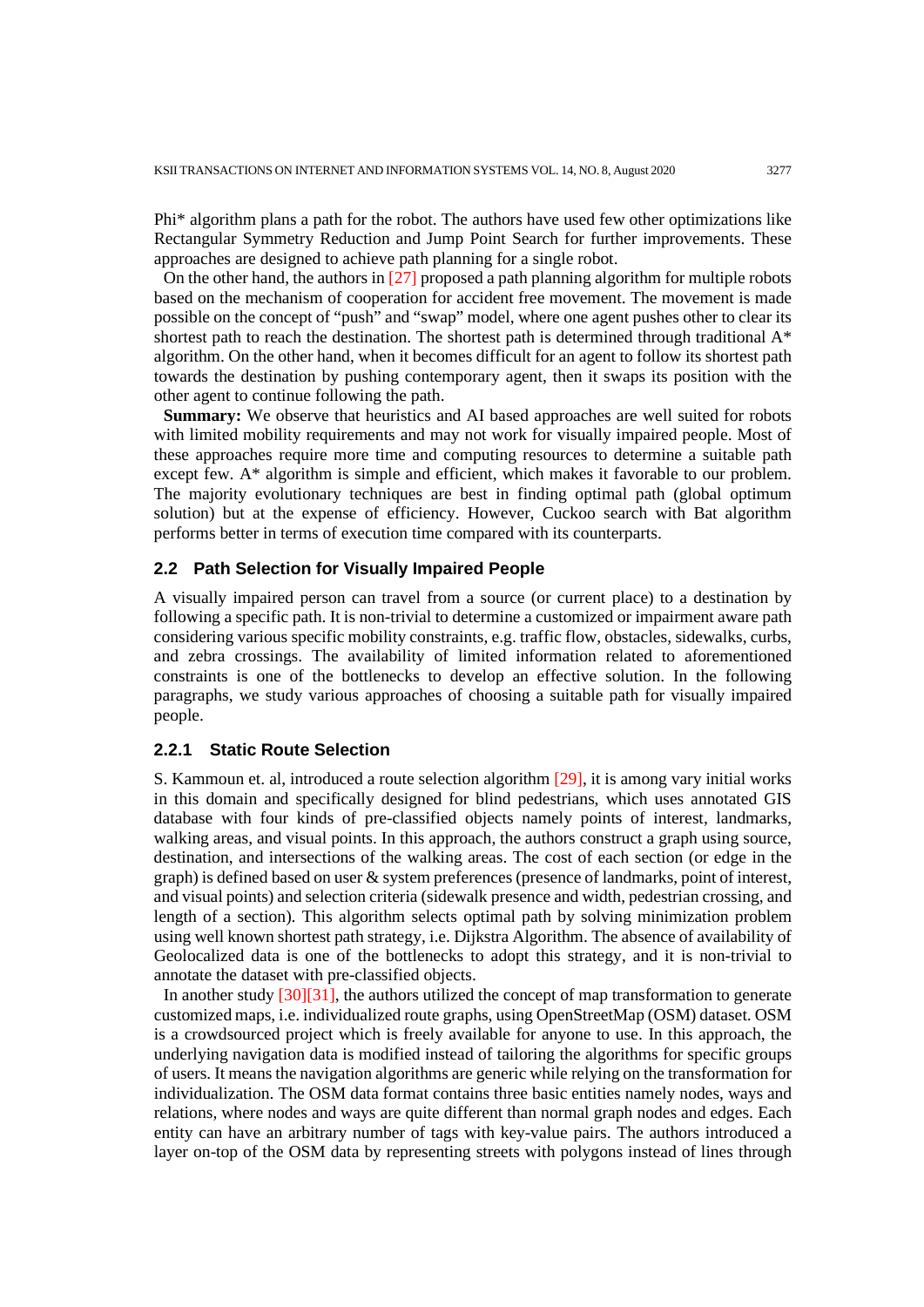predefined set of rules [31]. Further, they construct the route graph from OSM data including sidewalks and pedestrian crossings using set of transformation rules, refer to [30] for more details. The authors have used A\* algorithm to calculate the best routing path and general idea on guiding instructions is also discussed in terms of text messages, which can be static, dynamic or hybrid. This map transformation approach can be helpful in terms of easily identifying the walking area and pedestrian crossings, which was difficult through base OSM data representing streets as lines. However, we can not overlook the possibility of the absence of tagged information that eventually results in unavailability of such transformed OSM data.

Many researchers have developed effective strategies to determine optimal routes under certain constraints and scenarios. For instance, in [32], the authors utilized particle swarm optimization (PSO) strategy to find the best route which is as per their claim suitable for visually impaired people, however, we partially agree with that claim because visual impairment related aspects were not considered while finding the best route. One of the un-realistic assumptions in this study was that there are no obstacles on the ground, and the authors also assumed that waypoints along the pedestrian walkways are available in advance, which makes this strategy less attractive.

**Summary:** In this section, we reviewed prominent existing studies related to static route selection for a VIP. Despite the usefulness of those techniques, there exist various issues when it comes to find a best path. For instance, in [29] apart from the issue for non-availability of geolocalized data, the shortest path-based approach may overlook multi-criteria requirements while giving priority to select a path that is shortest in length. A shortest path can be longest as well, however, the computational complexity then increases while computing all possible shortest paths. Similarly, using OSM data [30][31] has its own advantages and disadvanteges. For instance, the authenticity of the tagged information provided by crowd. On the other hand, OSM is a freely available resource so is handy to use.

## **2.2.2 Route Planning with Dynamics**

In [33] the authors present a system for trip planning that considers future traffic hazards. Incorporating the future traffic hazards into the path planning of VIPs is useful to determine the future trends on the selected path. A path for VIP may happen to be an ideal path at the moment, however, it may become crowded in the near future. Therefore, the system should suggest a path which remains optimal/valid for longer periods of time because a VIP requires sometime in order to get familiar with the path to be frequently used.

There are also some situations when travel of a VIP to a certain destination is initiated at different timings and also sensitive to the changes in the road conditions. A trip initiated on a certain path, for instance at 8 AM may have overcrowded traffic situations due to school and office timings. However, the same path can be easy to go for VIP at 10 AM. This very problem of path selection in smart cities is handled by authors in [34]. They have proposed a system called PreGo for real-time personalized routing in smart cities. Similarly, the authors in [35] also target a similar problem of dynamic and time-dependent route planning which takes into account the prediction of traffic status using historical data and live traffic status into account.

A greedy path planning algorithm [36] is developed for visually impaired people to smoothly navigate in a shopping mall by minimizing the number of turns and total distance. The idea can also be generalized to any other similar venue whose navigation map exists. The uniqueness of their proposal is that the algorithm finds the paths having a minimum number of turns. This very focus of the algorithm is useful since VIPs cannot move freely and they want a hassle-free straight path to reach their destination. In order to make a move, the algorithm computes an optimal path from the current location to the desired one. In the course of action, if an obstacle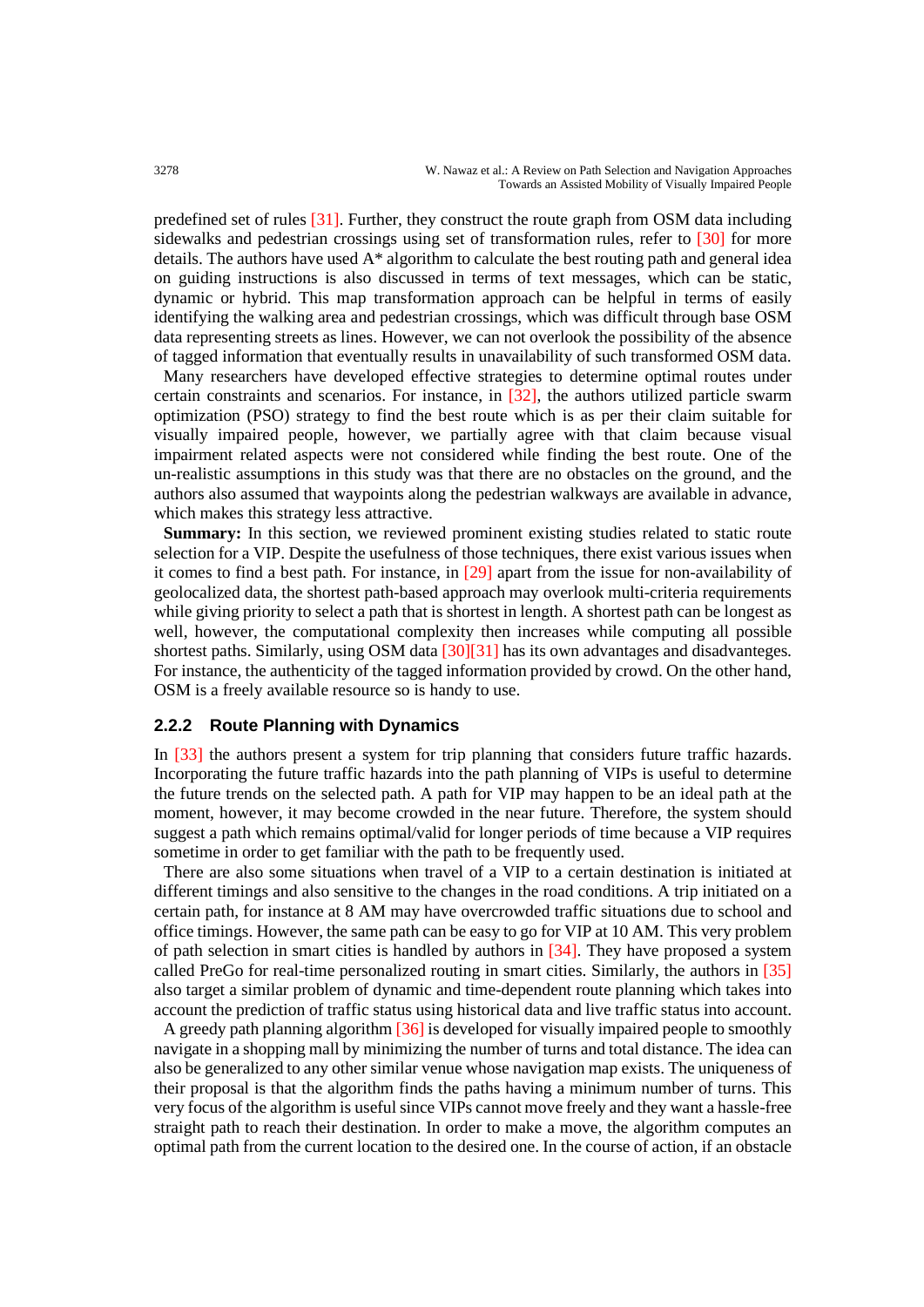is detected, the algorithm re-routes the VIP by suggesting a new path, which is not easy. There is another limitation of the algorithm that it requires a list of obstacles as input, whereas the input list can have limited information and new obstacles can exist during movement. Nevertheless, the idea to have a minimum number of turns is practical.

**Table 2.** This table summarizes various AI-based and heuristic approaches in terms of type of path under consideration, computation strategy, information utilized, and application domain.

| <b>Articles</b>                  | <b>Type of</b><br>Path | <b>Computation</b><br>strategy | <b>Necessary information</b><br>used for Algorithm<br><b>Designing and</b><br><b>Execution</b> | <b>Application</b><br><b>Domain</b> |
|----------------------------------|------------------------|--------------------------------|------------------------------------------------------------------------------------------------|-------------------------------------|
| Shortest paths through a         | <b>Shortest</b>        | Reinforced                     | Model based on                                                                                 | Electronic                          |
| reinforced random walk           | Path                   | Random Walk                    | <b>Exponential and Poisson</b>                                                                 | <b>Circuits</b>                     |
| $\lceil 22 \rceil$               |                        |                                | distribution                                                                                   | <b>Networks</b>                     |
| <b>Neighbor-favoring weight</b>  |                        | <b>Frequently Modularity</b>   | Reinforcement of                                                                               | Gene/Protein                        |
| reinforcement to improve         | visited                | Principle using                | Weights of the                                                                                 | Interaction                         |
| random walk-based disease        | paths                  | <b>Random Walk</b>             | <b>Interactions or Edges</b>                                                                   | <b>Network</b>                      |
| gene prioritization [24]         |                        | with Restart                   |                                                                                                |                                     |
| <b>Ant foraging and minimal</b>  | <b>Shortest</b>        | Reinforced                     | Pheromone-induced                                                                              | General                             |
| paths in simple graphs [23]      | Path                   | <b>Random Walk</b>             | reinforcement along with<br>directional constraint                                             | <b>Networks</b>                     |
| <b>Path planning with</b>        | <b>Shortest</b>        | $A^*$ Algorithm                | Grid representation of                                                                         | Path planning                       |
| modified A* algorithm for a      | Path                   |                                | space                                                                                          | algorithm for a                     |
| mobile robot [26]                |                        |                                |                                                                                                | mobile robot                        |
| <b>Push and Swap: Fast</b>       | <b>Shortest</b>        | Any                            | Position of the other                                                                          | Path planning                       |
| <b>Cooperative Pathfinding</b>   | Path                   | state-of-the-art               | agent                                                                                          | algorithm for                       |
| with Completeness                |                        | <b>Shortest Path</b>           |                                                                                                | group of robots                     |
| <b>Guarantees</b> [27]           |                        | Algorithm                      |                                                                                                |                                     |
| <b>Application of Dijkstra</b>   | <b>Shortest</b>        | Dijkstra                       | Number of dimensions of                                                                        | Path planning                       |
| algorithm in robot               | Path                   | algorithm                      | the navigation space                                                                           | algorithm for a                     |
| path-planning [28]               |                        |                                |                                                                                                | robot                               |
| <b>Optimal Path Planning of</b>  | <b>Obstacle</b>        | Hybrid cuckoo                  | Local optimum solution                                                                         | Path planning                       |
| <b>Mobile Robot Using Hybrid</b> | free                   | search and the                 | of one algorithm as input                                                                      | algorithm for a                     |
| <b>Cuckoo Search-Bat</b>         | optimal                | bat algorithm                  | for finding global                                                                             | robot                               |
| <b>Algorithm</b> [25]            | path                   |                                | optimum solution                                                                               |                                     |

Interestingly, blind people and mobile robots share some aspects when it comes to finding a suitable route for navigation. However, we understand that the level of intelligence and objectives of navigation are quite different. Besides the differences, we are still interested to exhaust the possibilities of utilizing those techniques for navigation of living intelligent beings. Recent surveys [37][38] on path planning for robots provides a comprehensive view of those strategies. It is obvious that robots require more effort and information for navigation due to the absence of intelligence. The path planning process is classified into global or local and it consists of environment modelling, path searching, and path optimization. It is however, noted that the environment modelling aspect is quite different for robots compared to humans, as humans avail assistance from other senses.

**Summary:** Unlike previous section, we provide a review of existing studies for dynamic route selection that involves movement time, crowd status, weather condition, environment friendliness, and hazards that are going to happen in near future [33][34][35]. It is useful to note that sometimes crowd status also serves as a factor of environment friendliness, e.g. kids' noise on the route at certain time utilizes the concept of reinforced random walk in such a way that VIP is moving on a correct path. Considering path dynamics in such approaches is beneficial, however, they require more computational resources and internet connectivity, resulting in development of more power-hungry devises to be used during path navigation. Similarly, the idea to have minimum number of turns is practical, however, it can result in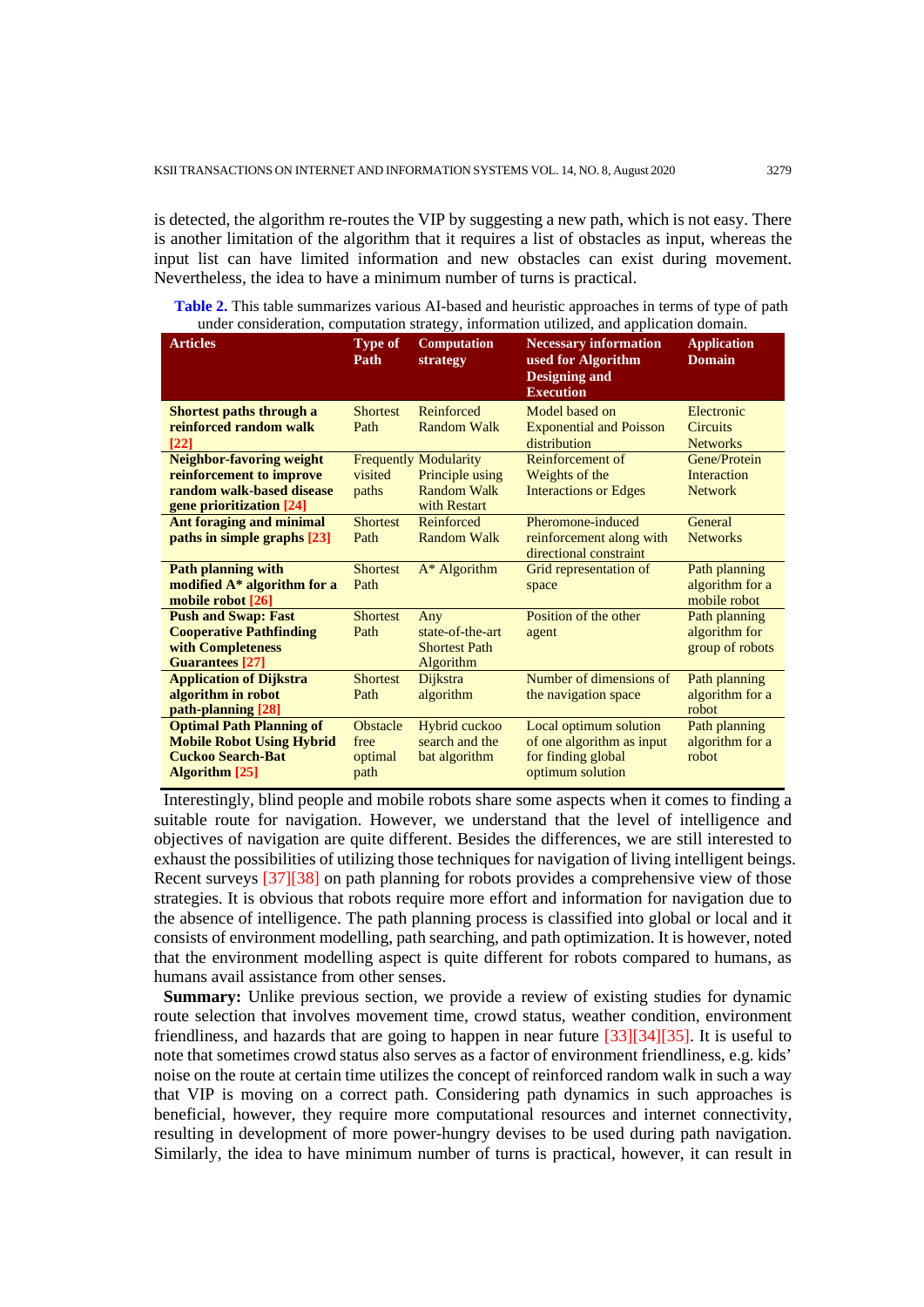generating longer paths [36]. Finally, mimicking the scenario of robots with VIPs [37][38] cannot be mapped entirely in its spirit to that of VIPs, since VIPs as human are intelligent to feel the environment to make adjustments during their navigation.

#### **2.2.3 Heuristics and AI Techniques for Path Searching**

Path searching is one of the classic problems and researchers either adopt heuristics (Dijkstra, A\*, D\*, etc.) or artificial intelligence algorithms (Artificial Neural Network, Genetic Algorithms, Ant Colony Optimization, Particle Swarm Optimization, Reinforcement Learning, etc.) for global path planning. In local path planning, the path searching algorithms are different and it includes various approaches such as artificial potential field, behavior decomposition, cased-based learning, and rolling window.

A visually impaired person is mostly hesitant while making independent outdoor movements. This situation is especially notable in a less familiar environment. In this situation, the movement plan can benefit from the concept of reinforced random walk towards a successful journey. Random walk tells the probability of reaching a given destination from given source. Attaching the concept of reinforced learning to random walk means that a VIP makes use of prior knowledge/domain knowledge during the walk to improve the probability of reaching the destination  $\left[22\right]$   $\left[24\right]$ . For instance, someone may have told a VIP that there is a school on the way towards the mosque from home. Hence noise of kids can be used as a reinforcement factor. So as soon as the VIP leaves home, he/she listens to kid's noise to plan her route, or the system recommends him/her a path having school on it. Whereas, such hints may help in planning a successful trip with shorter path length. In case of a VIP's independent movement, the concept of reinforcement, i.e. following the same trail, can be accomplished by utilization of domain knowledge or hints settings (aforementioned kids noise example or similar).

**Summary:** The reinforced random walk model  $[22][24]$  is useful because it is a feedback and reward-based approach. Such feedback always helps initially at the time of path computation and then assessing the quality of the chosen path in next usage. Since, it is a probabilistic model so prone to errors.

#### **2.2.4 Multicriteria Route Selection**

Sometimes, a VIP may need to visit multiple venues before reaching a destination. For instance, he may need to buy fruits, have a cup of tea from a coffee shop, offering prayers in the mosque, before reaching her friend's house. Whereas, many route planning engines allow individual searches for each action item and provide optimal however independent routes. Movement on these independent routes may be time consuming in terms of navigating to and froth between the desired places. Moreover, it is also possible that the recommended venues to satisfy the needs (quality fruit, nice hot tea etc) are not satisfactory. Therefore, the system must consider suggesting a route which is satisfactory in given criteria. A similar route selection problem is aimed in [39] where a smartphone application is designed which takes into account the user's satisfaction level and real time status of the traffic. Similarly, Traffic-aware route search (TARS) has been proposed in [40] which takes into account the points of interest/search terms along with variation in travel speed due to the effect of traffic conditions. In a similar study  $[41][42]$ , the authors tackle the issues which arise in real time traffic aware systems when some undesirable routes are proposed e.g. passing through parking lots, residential areas and so on. The application of such undesirable detour for VIP may include passing over a bridge or crossing the highway and so on.

Taking a way forward from Big Data support, the authors in a study [43] propose specialized routes for VIPs by making use of OSM data. OSM provides details like longitude, latitude, list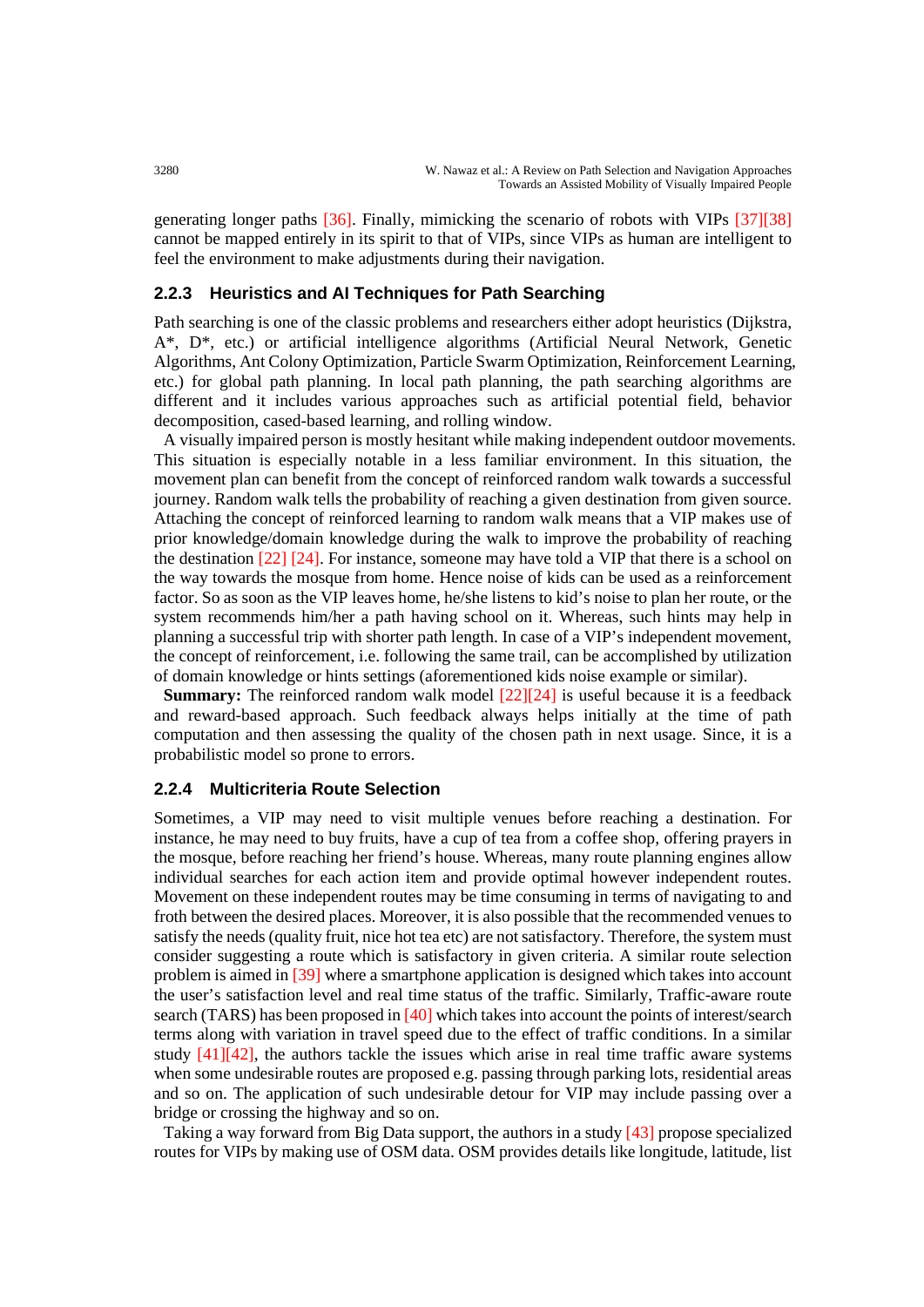of paths, metadata about the objects like type of building. In this way, the data can be transformed into a directed graph having rich information of the ground realities. Using OSM and existing routing algorithms, the authors proposed approach suggest the paths for the VIPs which satisfy pre-defined restrictions like avoid passing a busy street.

The commute needs of physically disabled persons are also similar to VIPs in a sense that they cannot move freely, though, they can see any obstacle. To plan routes for physically disabled persons, the authors in [44] claim that the existing route planning algorithms are smart, however, they do not consider the profile of the users, physical disability in this case, at the time of path planning. The authors utilize ontologies of user and context along with the profile of the users as input to generate the recommendations.

**Summary:** In this section, we have discussed some of the studies considering multi-criteria requirements of a VIP. We understand that such multi-criteria aspects, discussed in [39][40][41], are practical because humans always have certain requirements to fulfill. Therefore, these approaches are crucial to develop a robust path selection approach for VIPs. The problem being discussed falls under the category of combinatorial optimization problems for which heuristics are designed and become computationally in-efficient at a certain point.

#### **3. Path Navigation Techniques**

Path navigation is the process of following a set of directional information step by step to reach the destination from starting a place. Path selection is the pre-requisite for path navigation, where path is either computed completely or partially depending on the underlying strategy. In this section, we discuss the navigation aspect of a user with pre-computed path information. We understand that the nature of mobility for a human is different than a robot due to inherent non-visual human senses. We study various approaches proposed in literature to guide an object (person/robot) for navigation from current place to a target location. Let we formally present the problem of path navigation in Definition 2, in accordance with Definition 1, so that we could review the existing studies accordingly.

Definition 2: **Path Navigation** Given a selected path pi, our aim is to develop a smooth navigation n to follow segments of the path  $p_i$ , where n satisfies m local constraints i.e. m =  ${\text{const}}_0$ , const<sub>1</sub>, …const<sub>i</sub>, …const<sub>k</sub>}. The local constraints during navigation may include no collision while following the segment, least number of obstacles, and context-awareness.

#### **3.1 General Path Navigation**

There are various approaches developed and used for the mobility of the general public, however, we discuss selected ideas in the following passages. In [45], the authors have investigated the natural process of navigation using path integration among insects like ants. The core idea behind path integration is that the ant accumulates its distance from the nest upon movement, which they call vector navigation. However, in an unfamiliar terrain, the vector navigation approach is not applicable rather an alternative strategy called landmark navigation is preferred. Vector navigation and landmark navigation both can complement each other for effective navigation over long distances.

An evolutionary algorithm-based path planner is introduced in [46] to autonomously navigate unmanned aerial vehicle (UAV) in known and unknown environment. It calculates a curved path with desired properties in a 3-D rough terrain environment. The authors used genetic algorithm where chromosome genes represent coordinates of the controlling points. The path planner is either offline or online depending on whether the environment is known or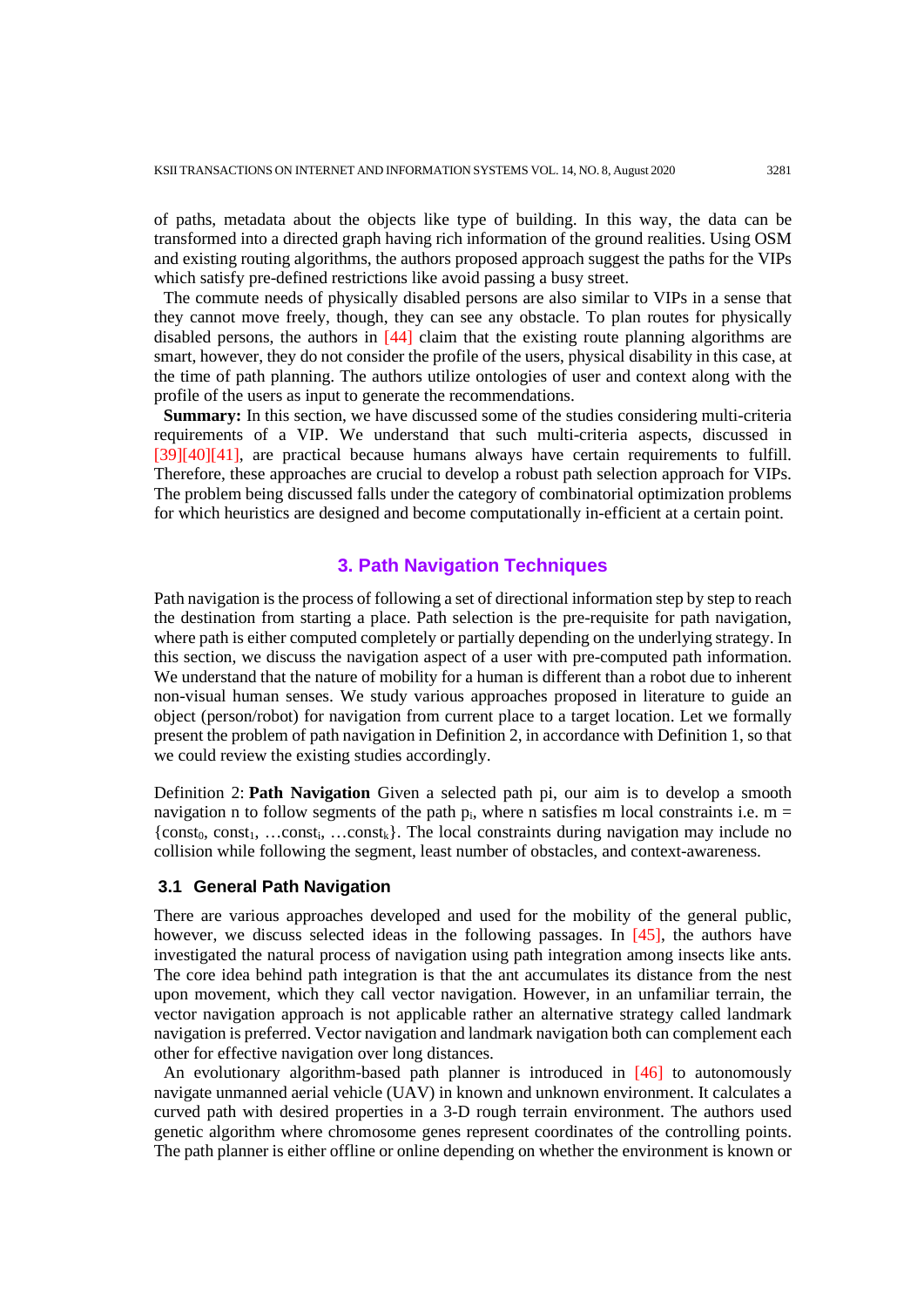unknown. The offline planner produces a predetermined path on which the UAV moves as defined by a B-Spline curve. In unknown environment, the online planner produces various smaller B-Spline curves connected smoothly and relies on the radar readings during its flight.

Robots or an avatar movement in a complex 3-D environment is studied in [47] through interactive navigation. The author precomputes a global roadmap of the environment, which is further analyzed to automatically produce a collision-free constrained path between source and destination locations. The proposed algorithm requires only the scene geometry and avatar orientation along with size parameters. The walkable points are generated on the global roadmap to construct a graph. This graph is used later to determine collision free path from one location to another. Once the path is determined then the avatar is propelled on this path. A runtime checker is enabled to continuously determine next points to be reachable from the current position of the avatar towards smooth transition. The navigation concept is native to vehicles (similar to robots) also and therefore an effective strategy, introduced in [48] to reduce the travel time of the vehicles in peak hours or during road congestion.

**Summary:** In the context of a blind person, offline planner approach [46] is suitable to construct an initial high-level navigation plan, i.e which trajectory be followed from source to destination. The offline planner mode cannot be used in its spirit due to the occurance of obstacles during navigation. Similarly, the approach of pre-computation of the global roadmap of the enviroment [47] resembles to the offline planner mode. Whereas, online planner makes sense when the blind person already started the journey and can follow smaller connecting B-Spline curves.

#### **3.2. Path Navigation for Visually Impaired People**

Path navigation for visually impaired people is nontrivial as it requires to guide the user step by step with an understanding of the surrounding by following a particular path. It becomes more complex when blind person experiences a deviation in the selected path while moving. In order to overcome the issue of localization, researchers have adopted various technologies and developed techniques for indoor and outdoor mobility such as GPS services, low-energy location aware beacons, map construction for locality, etc. In the following paragraphs, we discuss some of the representative ideas briefly.

It is one of the viable strategies, especially in indoor environments, to establish a network of low-energy beacons for guidance. The authors in [49] make use of beacons for guidance of VIPs. They propose an information system, named as BlindDroid, based on the location information. BlindDroid is also accompanied with question answering module, and details of the surroundings. The information of the surroundings consists of the metadata information of each location to facilitate the movements. The system performs outdoor localization using GPS and indoor localization through beacons.

The understanding of the surrounding environment, either indoor or outdoor, is one of the essential tasks in any mobility service or application for VIPs. It begins with the scene capturing process normally done by artificial vision, e.g. stereo camera, module followed by object detection component from the captured scene. Once the understanding is established then system suggests or guide the person with appropriate navigation instructions, e.g. walk 5 meter straight or turn left. The processing and interpretation of the visual scene is nontrivial and requires specialized techniques and algorithms to achieve acceptable results. One of the useful tools for visual scene analysis is SpikeNet [50], which allows to process video stream in real-time to locate visual features. However, scene understanding may not suffice for a blind person to navigate. Therefore, the authors in another study [51] integrated the artificial vision with GPS and modified Geographical Information System (GIS) [52].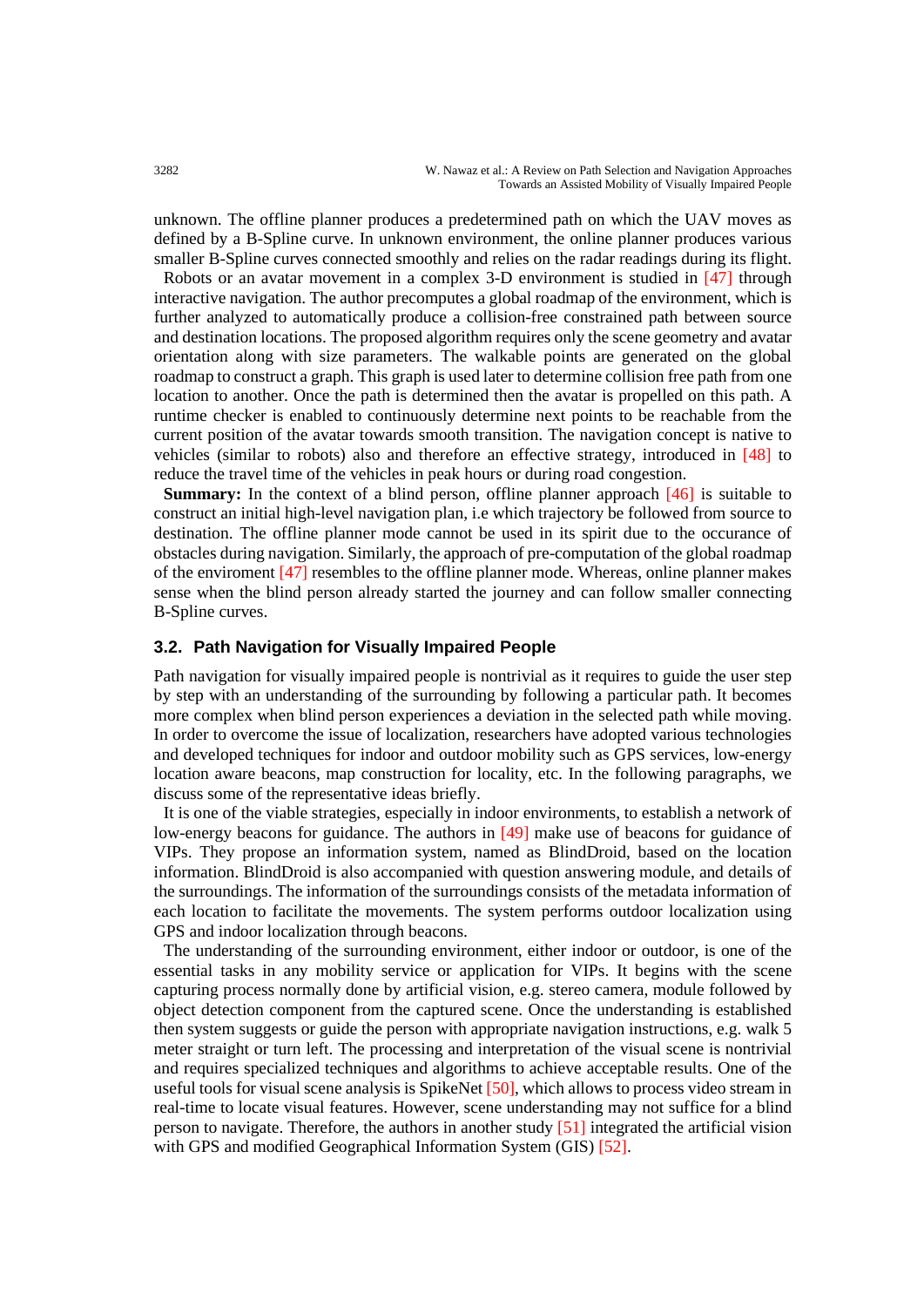Similarly, the authors in [53] propose an intelligent walking system for VIPs in a university environment. Their proposed system makes use of communication between mobile devices held by a VIP, Central Navigation System that is a server PC to store maps and navigation routes of the premises, and beacons that are small and low-cost hardware components to frequently transmit signals among other devices for mid-way location estimation.

**Summary:** The ideas of beacons placement for navigation [49] and mantaining maps is quite expensive and not realistic for outdoor navigation due to complex and dynamic environment. However, it needs to be integrated with the concept of offline planner mode of [46] or pre-computation of the global roadmap of the enviroment [47] so that an end to end tarjectory is pre-computed and then this live streaming mode [50] is used for collision free and safe movement. The integration of GPS [51] and GIS [52] increases the accuracy and performance of these pre-compuation approaches.

#### **3.3. Context-aware Mobility**

The context plays a crucial role in determining effective navigation path for visually impaired people [54], therefore, we study in depth the strategies developed in the past for context awareness. Some of the relevant studies are briefly described in the following paragraphs.

A new model for human trajectory prediction is presented in [55] which is able to take advantage of both human-human and human-space interactions. The future trajectory of humans is generated by observing their past positions and interactions with the surroundings. To this end, the author proposed a "context-aware" LSTM model, which can learn and predict human motion in crowded spaces such as a sidewalk, a museum or a shopping mall. Context is defined using static elements (human-static objects) of the scene and dynamics agents (human-human interactions) in the same scenario. The proposed model observes the past positions of a human and interactions with the surroundings to predict near future trajectory.

A context-aware system considers a user's profile and his current contextual condition for recommendation [56]. An extension to this work took advantage of the additional information that mobile devices provide, mainly their ubiquitous nature and the implicit knowledge of the user's physical location obtained by its GPS (Global Positioning System). However, additional contextual information such as direction, trajectory, speed, etc., was not considered, in spite of the fact that they are very interesting context features for tourism purposes.

Context based on mobile phones can be divided into three parts, as follows as per the study in [57], namely user environment (location, preference, experiment, social relations, and so forth), mobile environment (device suitable for users to input or display, network, Bluetooth, and so forth), and physical environment (weather, date, noisy, etc.). In [58], the authors presented a context-aware adaptive interface for mobile location-based systems. In [59], the proposed method identifies a driver's contexts and then identifies driving preferences for each context using historical trajectories from the driver. Micro-navigation systems [60] detect the objects that can be a barrier for the blind and visually impaired (BVI) people. In the same article, the authors have introduced a macro-navigation system to assist BVI by localizing them and providing turn-by-turn navigation instructions.

**Summary:** The approach used in [55] observes the past positions of a human and interactions with the surroundings to predict near future trajectory. However, making use of such prediction during the movement is not effective due to occurrence of different types of obstacles with varying positions in the surroundings, which is not the case with indoor environment. The context identification through mobile phone data [57] and GPS information [56] is also difficult to adopt in indoor settings.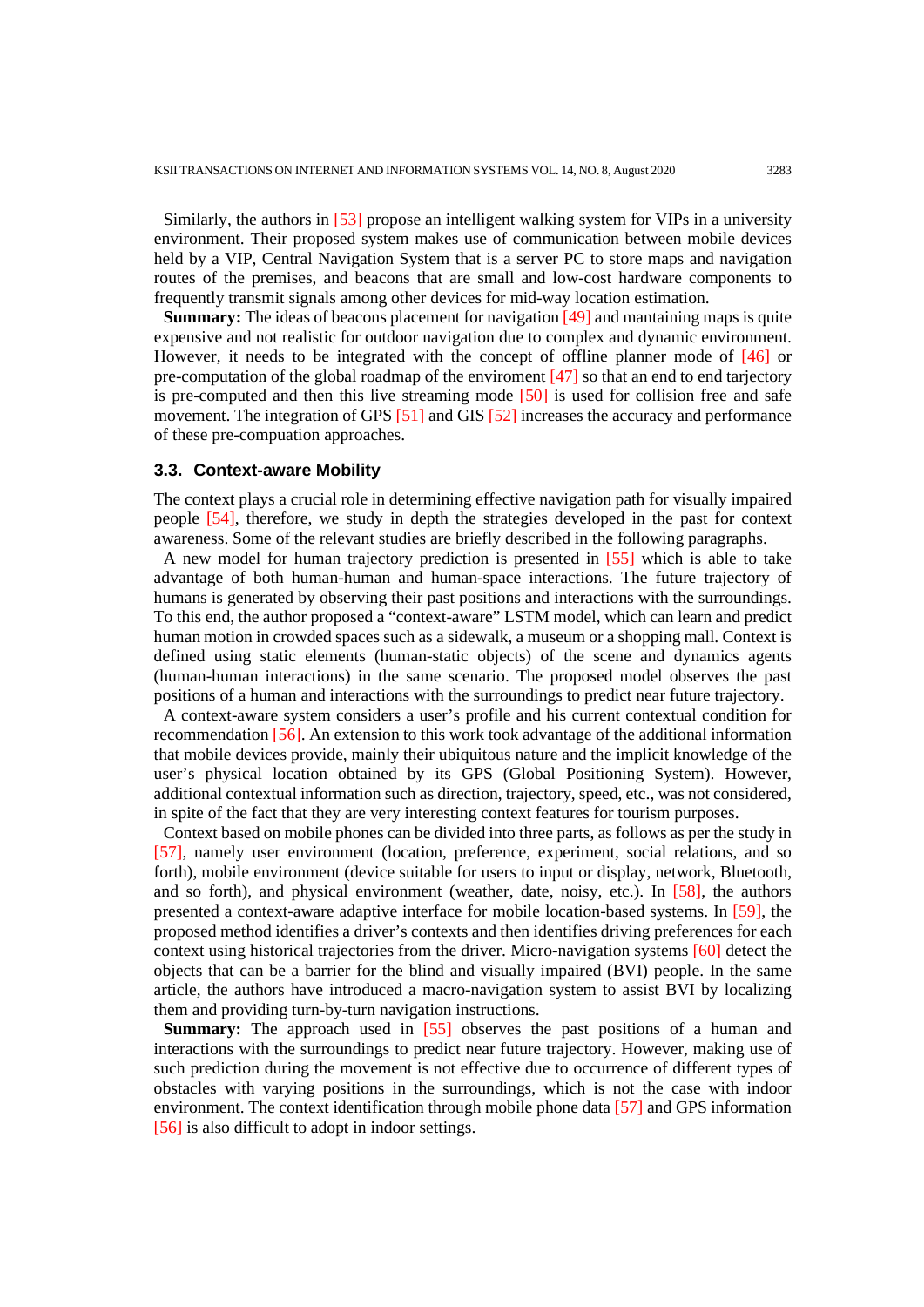# **4. Applications and Systems for Guidance**

In this section, we describe related applications and systems used or assist in the navigation of the blind people. Recent surveys [13] [12] [14] [61] discussed various kinds of systems and applications developed for VIP. These systems and applications are either the outcomes of research work in this domain as prototypes or entirely as business-oriented products. It may also include free and open source systems. The discussion in this section highlights key aspects these systems cover in terms of guiding VIP and also provide insights to improve them for better guidance. We briefly discuss some of the related and already developed applications, systems, and devices as highlighted in [62]. These solutions are categorized into general purpose, object recognition based, navigation related, and specialized systems and devices.

#### **4.1. General Object Recognition based Applications**

Be My Eyes [63] is a useful application for partially sighted or blind people where a VIP is helped remotely by a sighted volunteer or company representative. It requires volunteers and VIPs to configure and install this application on their smartphones. However, there are a few drawbacks, which limits this application to be acceptable by a wide range of users, such as the availability of the volunteer all the time, internet connectivity that is not strong and reliable in all regions of commute, and chance of unavailability of volunteer with required language.

TapTapSee [64] can be used at the time of travelling of VIP to detect the object on the way. This application uses a camera to take a snapshot of the object and conveys its understanding to the user through voice-over function. The user needs to tap the screen to capture the scene/object with any arbitrary angle. Afterwards, the system analyzes the captured scene, using Cloud Sight Image Processing Library [65], to identify the objects in seconds. The resultant identification is communicated through audible voice to the impaired user. This application captures one scene at a time with sequential numbering. The captured image is transmitted to the dedicated server and results are communicated back through the application. This whole process takes a couple of seconds and therefore not suitable for navigation purpose, which requires real-time response. The voice-over function speak-out the result of the last processed image even if there are multiple scenes analyzed prior to it. The application is not mature enough to recognize the semantics of the scene accurately. In our understanding, it may work in an indoor environment effectively to detect various objects but not a good choice for outdoor scenarios. The detailed analysis on TapTapSee and other is presented in [66].

iDentifi [67] is also similar to TapTapSee which can be used during outdoor movement for shopping like situations. It uses the camera of the cell phone to recognize almost any object, the color, text, facial expressions and then delivers an audible message to a blind user. SeeingAI [68] also provides almost similar functionalities to that of TapTapSee. However, both of these applications analyze individual images with a high response time, i.e. between 2-10 seconds depending on the speed of internet connectivity, which makes them not suitable for path navigation. There are other applications, such as BeSpecular [69], which help the visually impaired people by enabling them to take a snapshot of the scene and share it through application with the community of sighted volunteers. The available volunteer in the community listens to the audio message along with the visual scene and responds with text or voice message, which is sent back to the originating impaired person. The bottleneck remains the same of volunteer's availability and response time.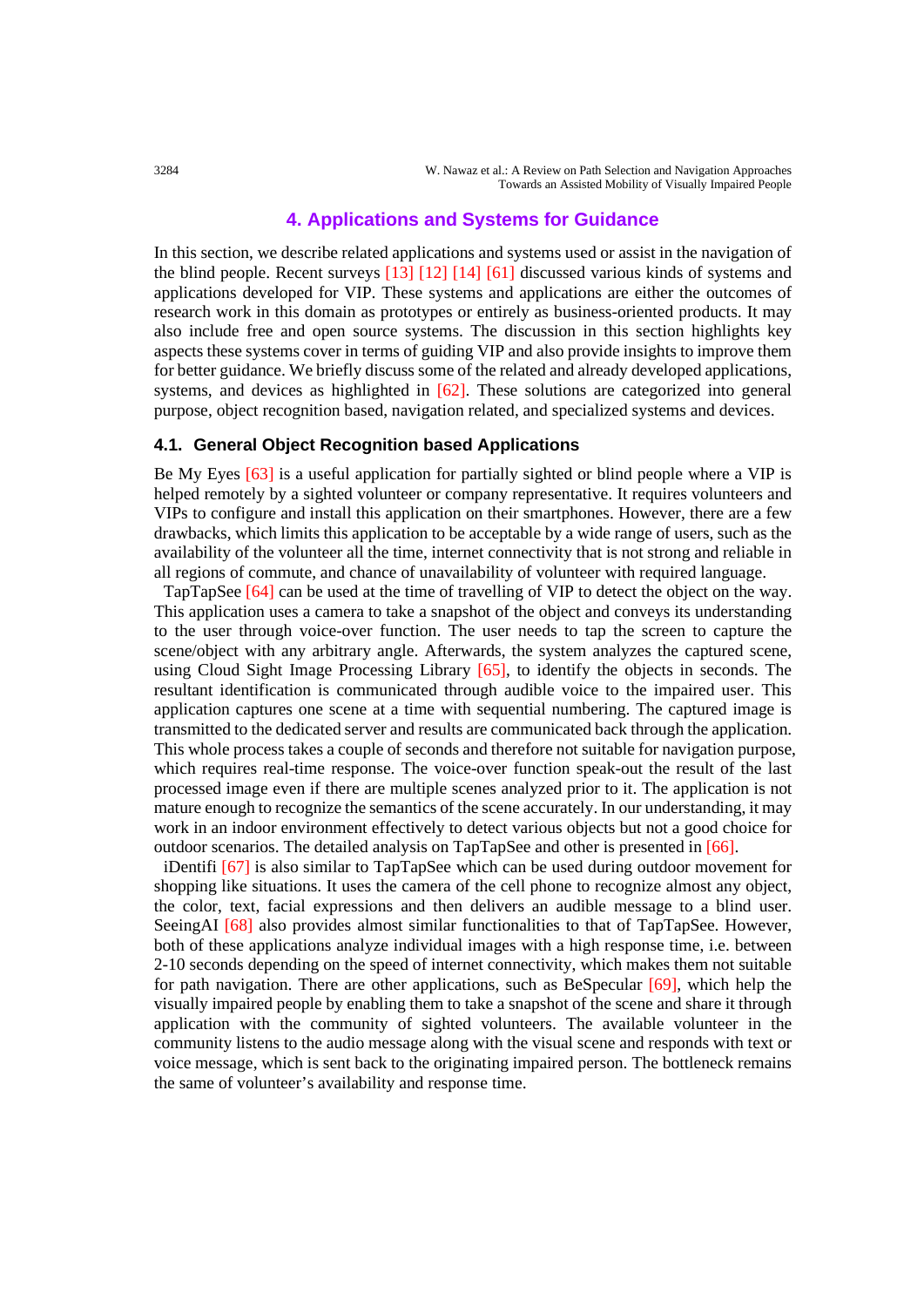#### **4.2. Navigation Oriented Applications**

In this section, we discuss various applications designed for navigation purposes. Microsoft soundscape [70] is one of the potential applications for guiding visually impaired people through sound. This application provides an interaction between visually impaired people and the surroundings to enrich ambient awareness. It utilizes spatial audio to call out the landmarks in relation to the navigating person. The navigation information is collected through the crowdsourced data, i.e. OpenStreetMap. It also requires the user to set the audio beacons for localization, which is one of the bottlenecks towards ease of use. It does not consider the real-time situation or moving objects around blind person.

NavCog3 [71][72] is a smartphone-based indoor navigation assistant for visually impaired people. This system aims to provide an assistive mechanism to visually impaired for smooth movement in a large environment like a grand shopping mall, etc. NavCog3 receives input from the target users, using speech-to-text method and provides nearby points of interest (POI) information. As soon as POI are set, point-to-point movement is enabled by placing Bluetooth low-energy (BLE) beacons with a distance of 7-10 meters. A very similar idea for autonomous indoor navigation is presented in WayFindr system [73] [74]. The concept of beacons is also used to assist the VIPs to identify the possible passage and then navigate accordingly. WayFindr establishes standard guidelines to help the practitioners and developers in this domain.

Intersection Explorer [75][76] speaks the layout of the streets, crossing points and surroundings of the current location of a VIP. It allows users to not only preview their journey in a street view style but enable partially sighted people to rehearse paths with ease and comfort. It provides an easy to use touch interface for visually impaired people to determine the road or path intersections and street layouts. This application usually malfunctions while navigating, i.e. force to close, and incurs unacceptable error in location accuracy.

A slightly more enhanced version is BlindSquare [77] which speaks out the neighborhood, points of interest in the surroundings, and street crossings as well. It is a widely used and proprietary GPS based application. This application utilizes the navigation information from third party applications, such as OpenStreetMaps and FourSquare to acquire surrounding information, along with the specially designed algorithms to manipulate the available data.

Arianna Navigation [78] is another alternative application which facilitates both indoor and outdoor navigation through a dedicated simple infrastructure composed of colored paths painted on the floor. Navigation in various indoor places like hospitals, malls, airports and outdoor places is facilitated by vibrational signals to correct the direction. Lazarillo [79] is GPS enabled mobile applications to guide blind users through voice messages. It uses international databases of maps, therefore works worldwide, and GPS service to retrieve current location and information regarding cafes, bus stations, banks, restaurants and more. It provides directions to desired destinations using aforementioned information. One of the key issues we notice, while using the application, is that the availability of landmarks information is limited to well established regions of the world. Moreover, this application does not consider dynamically moving objects in the surroundings. Lazzus [80] is no different which entirely relies on third party navigational applications such as Google Maps, Bing Maps etc.

The idea of NaviLens [81] application for VIPs is unique in a sense that they do not rely on the information about surroundings provided by the existing infrastructure and services, rather, they create their own. The authors transform the navigation information in the form of unique bi-dimensional (or BIDI) codes. These codes are placed as per the encoded directional information in the surroundings. During the journey of a VIP, the user moves around the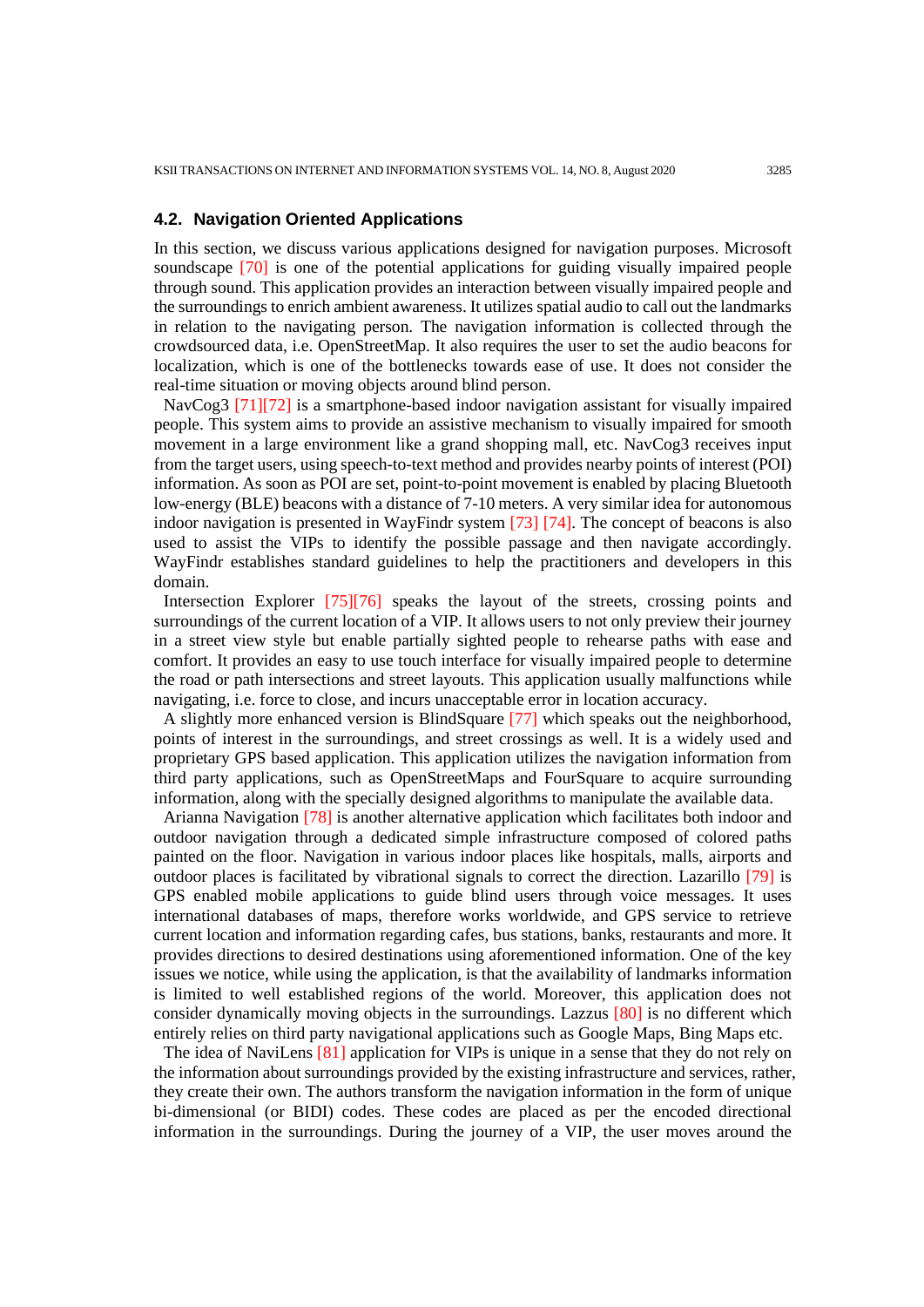smartphone's camera to find and capture the available code(s) nearby to hear the related information. The augmentation of the environment becomes the bottleneck to this approach.

**Table 3.** Comparison of various path guidance applications and systems in terms of their capabilities and the quality of supported functionality.

| Apps & Systems          | <b>GPS</b>     | Audio/         | Image          | Video          | Object         | Free           | Autonomy       | <b>Usability</b> |
|-------------------------|----------------|----------------|----------------|----------------|----------------|----------------|----------------|------------------|
|                         |                | Haptic         |                |                | Detection      |                |                |                  |
| <b>NavCog3</b> [72]     | N <sub>o</sub> | Yes            | N <sub>o</sub> | N <sub>o</sub> | N <sub>o</sub> | Yes            | Yes            | <b>MED</b>       |
| <b>WayFindr</b> [74]    | N <sub>o</sub> | Yes            | N <sub>o</sub> | N <sub>o</sub> | N <sub>o</sub> | Yes            | Yes            | <b>MED</b>       |
| <b>BeMyEyes</b> [63]    | N <sub>o</sub> | Yes            | Yes            | Yes            | N <sub>o</sub> | Yes            | N <sub>o</sub> | <b>MED</b>       |
| TapTapSee [64]          | N <sub>o</sub> | Yes            | Yes            | N <sub>o</sub> | Yes            | Yes            | Yes            | <b>LOW</b>       |
| iDentifi [67]           | N <sub>o</sub> | Yes            | Yes            | N <sub>o</sub> | Yes            | Yes            | Yes            | <b>LOW</b>       |
| <b>SeeingAI</b> [68]    | N <sub>o</sub> | Yes            | Yes            | Yes            | Yes            | Yes            | Yes            | <b>MED</b>       |
| <b>BeSpecular</b> [69]  | N <sub>o</sub> | Yes            | Yes            | N <sub>o</sub> | N <sub>o</sub> | Yes            | N <sub>o</sub> | <b>LOW</b>       |
| <b>Soundscape</b> [70]  | Yes            | Yes            | N <sub>o</sub> | N <sub>o</sub> | N <sub>o</sub> | Yes            | Yes            | <b>LOW</b>       |
| <b>BlindSquare</b> [77] | Yes            | Yes            | N <sub>o</sub> | N <sub>o</sub> | N <sub>o</sub> | N <sub>o</sub> | Yes            | <b>MED</b>       |
| Lazarillo [79]          | Yes            | Yes            | N <sub>o</sub> | N <sub>o</sub> | N <sub>o</sub> | Yes            | Yes            | <b>LOW</b>       |
| <b>Intersection</b>     | Yes            | Yes            | No             | N <sub>o</sub> | N <sub>o</sub> | Yes            | Yes            | <b>MED</b>       |
| <b>Explorer</b> [75]    |                |                |                |                |                |                |                |                  |
| Lazzus [80]             | Yes            | N <sub>o</sub> | No             | N <sub>o</sub> | N <sub>o</sub> | Yes            | N <sub>o</sub> | <b>LOW</b>       |
| <b>Arianna</b>          | N <sub>o</sub> | Yes            | N <sub>o</sub> | Yes            | Yes            | Yes            | N <sub>o</sub> | <b>LOW</b>       |
| <b>Navigatio</b> [78]   |                |                |                |                |                |                |                |                  |
| <b>NaviLens</b> [81]    | N <sub>o</sub> | Yes            | Yes            | N <sub>o</sub> | Yes            | Yes            | Yes            | <b>MED</b>       |
| <b>Sunu</b> [82]        | N <sub>o</sub> | Yes            | N <sub>o</sub> | N <sub>o</sub> | Yes            | N <sub>o</sub> | Yes            | <b>LOW</b>       |
| <b>OrCam</b> [83]       | N <sub>o</sub> | Yes            | Yes            | N <sub>o</sub> | Yes            | N <sub>o</sub> | N <sub>o</sub> | <b>LOW</b>       |
| <b>Blaid</b> [84]       | Yes            | Yes            | Yes            | N <sub>o</sub> | Yes            | N <sub>o</sub> | Yes            | <b>MED</b>       |
| eSight [85]             | N <sub>o</sub> | Yes            | Yes            | N <sub>o</sub> | Yes            | N <sub>o</sub> | Yes            | <b>MED</b>       |
| iBionics [86]           | N <sub>o</sub> | Yes            | Yes            | N <sub>o</sub> | Yes            | N <sub>o</sub> | Yes            | <b>MED</b>       |

We provide an overview of comparative analysis for all the applications and systems, discussed in this section, with respect to predefined criteria in **Table 3**. The criterion is selected based on suitability of these applications and systems for visually impaired people towards autonomous navigation, which is the main focus of this article. GPS criterion depicts whether the application or system supports location-aware services or not. These applications interact with the users through either audible instructions or haptic feedback. Not all applications and systems analyze images and video data to observe the surroundings and develop an understanding for the VIPs. The understanding of the surroundings depends upon effectively detecting and identifying the objects. Object detection is a key step towards scene understanding, where the majority of the techniques under consideration detect various kinds of objects from individual images. However, few approaches detect objects continuously from a series of images taken through built-in camera. Most of the applications are available free of cost on either one or both platforms, i.e. iOS and Android, except BlindSquare [77]. It is critical for any application or system to be autonomous so that a visually impaired person feels more independent. This is one of the major factors to influence the usability of any system or application, as depicted in the last column of the comparison table. It is interesting to know that existing solutions are either more focused on non-visual information, e.g. GPS signals and navigational semantics, or visual content to understand the surroundings. In our understanding,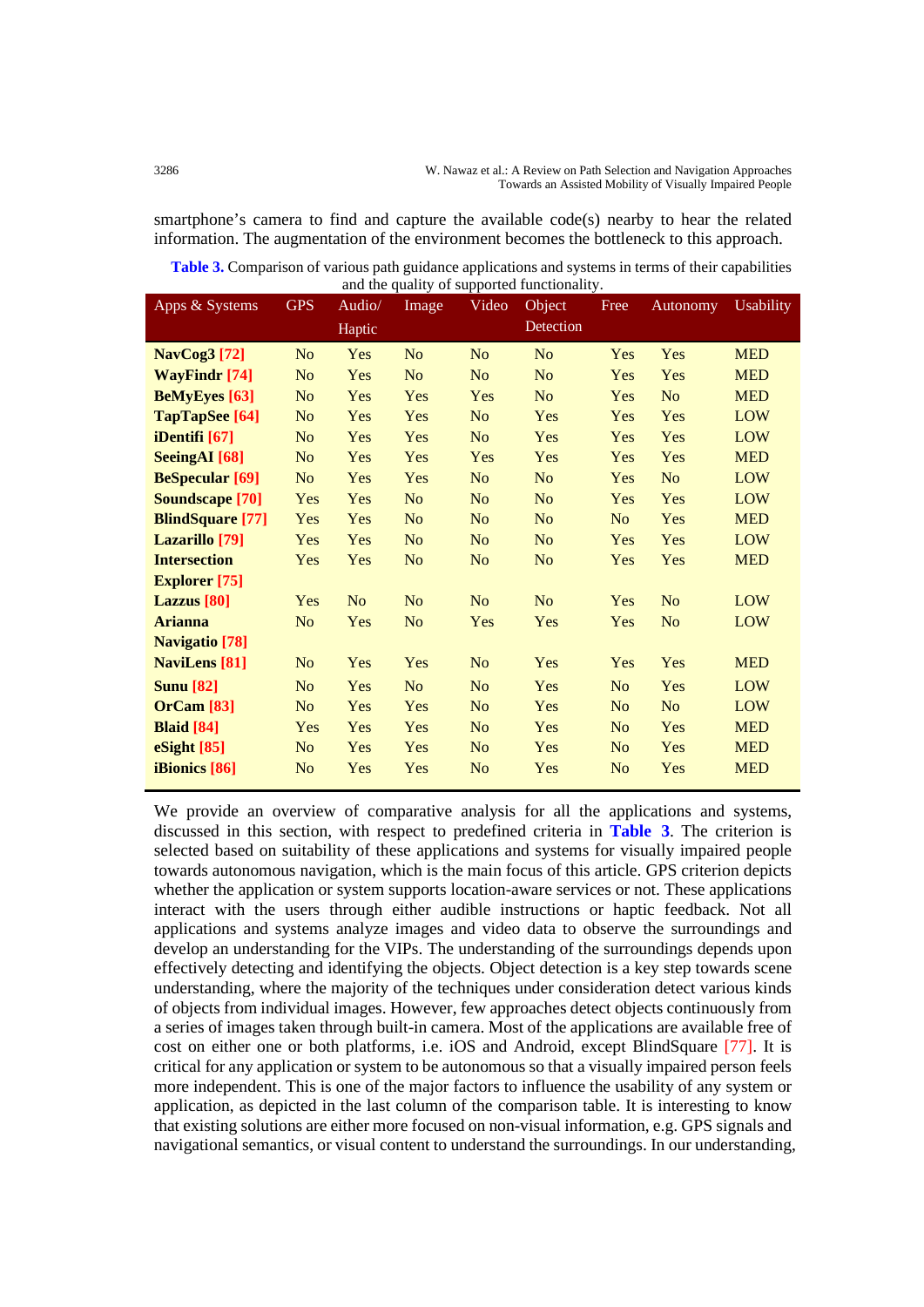visual content analysis is a complex task compared with the analysis of non-visual information towards navigational guidance, therefore, many aspects in visual content analysis are still under consideration.

#### **4.3. Specialized Devices**

We enumerate related ideas and products as wearable devices in the following discussion, readers may refer to a detailed survey on wearable assistive devices for VIPs [13]. Sunu [82] is a wearable wrist device which helps a visually impaired or with low vision about obstacles in the surroundings. It utilizes sonar technology, or echolocation, to detect obstacles nearby up to 16 feet or 5.5 meters away with acceptable precision. The haptic feedback helps the user to understand how far the object is. This device is not a replacement for white-cane or dog but complements them. It supports haptic compass and GPS enabled application through smartphone to explore unfamiliar regions. Given all these capabilities, this device overlooks the diversity and nature of obstacles and path guidance properties for visually impaired such as street or road intersections, curbs, and road-crossings to name a few.

OrCam [83] is a wearable AI vision device equipped with a miniature camera and a speaker. It can be easily mounted to eyeglass frames. It involves capturing images of interest through built-in camera and speak out the recognized optical characters. Though, this device is not capable of helping visually impaired people is their commute, however, it can assist the blind person to understand the various cues along with the localization services, as also suggested in [87]. Blaid project [84] by Toyota is another expected wearable product for blind and VIPs to overcome their mobility challenges. The company promise to equip the shoulder wearable device with camera to capture and understand the surroundings along with the communication components like speakers, microphone, vibration motors. However, the product yet to be realized and no detailed information about path computation and navigation technique is available.

There are few initiatives to restore the seeing capability of a blind person through technology advancements. eSight [85] is one of such products in the market, which interacts with the human body to generate required information after processing high definition captured scene. This device looks like normal glasses and can be used by any low-vision or blind person. iBionics [86] belongs to the same category of eSight where it works like Retina of the human eye. Though the human eye cannot see but the brain does through this implanted device. The core features of this device include high acuity, superior diamond-based biomaterial, highly flexible simulator chip, and wireless technology. The retinal implant, which is enclosed in a diamond box to stimulate the retina, receives the image for processing and generates corresponding neural response to be received and understood by the brain. The underlying technology for these kinds of devices still lacks generality and is limited to selected scenarios, e.g. read text and detect faces. One of the key issues with these devices is that the poor people cannot afford to buy in our community.

# **5. Open Issues and Research Directions**

In this section, we discuss various open issues related to our topic and potential research directions towards the development of an effective solution to provide an autonomous mobility for visually impaired people. We understand that the following issues are critical and need to be addressed in future due to lack of efforts in literature.

**Safe and interesting path (SIP) discovery approach:** The current developments in determining suitable paths for VIPs are not adequate. It is imperative to develop an effective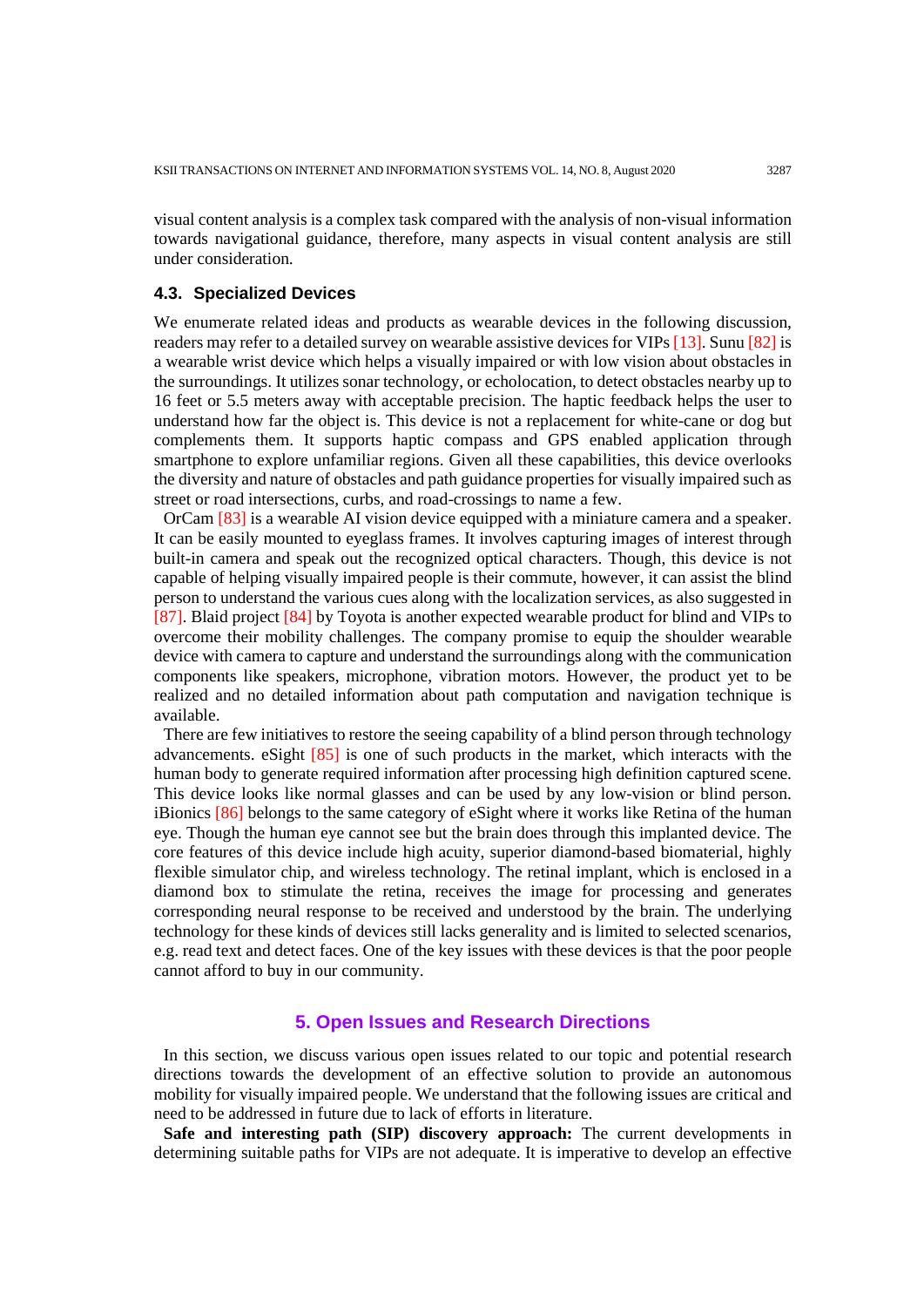approach to find safe and interesting path, i.e. with fewer obstacles/hurdles and meeting various user interests such as POIs, between source and destination for a given set of constraints specific to impaired persons. Defining the representative criterion for VIPs is itself an issue that needs attention. The unavailability of information related to VIP constraints in contemporary geographic information systems (GIS) is an obstacle for SIP discovery, therefore, a systematic solution is necessary to capture those static and dynamic travel constraints.

**Sharing travel experience through SIPs repository and prediction algorithm:** We observe that there is lack of effort in maintaining the travel experience of VIPs, which has the potential to become a useful resource for others. We need to develop such repository of SIPs by capturing VIPs movements through handheld devices. The dynamicity of surroundings may result in repeated deviations to the initially estimated SIP and determining new SIP is inevitable. A prediction algorithm based on the SIP repository can improve performance of new SIP estimations and seems to be another direction to follow.

**Realtime hazard detection and object identification on smart devices:** The complexity of the task and available computation resources make it difficult to perform static and dynamic object detection and identification in real-time. Few initiatives exist in literature to provide limited functionality in this context. A robust detection and identification mechanism on smart phones are still open challenges for researchers and developers. We need an algorithm and model to detect various kinds of obstacle/hazards instantly to take respective measures by the impaired person while navigating in unknown territory. This algorithm expects to use vital information, i.e. visual and non-visual, to make decisions quickly, however, research community is not confident enough on integration of visual and non-visual content. What aspects needed to build such model and algorithm is yet to discover.

**Context-aware navigation system:** A few efforts have been made to acquire contextual information from interactions between humans and physical-spaces or features associated with the environmental entities. Researchers have used audio and haptic based tools to communicate the contextual understanding with the VIPs. However, capturing interaction information from humans and physical spaces on the go and develop an understanding for VIPs is still an on-going research. A realistic approach is required to determine the context of the surroundings (knowledge of surroundings like passing by superstore, footpath is narrow, crowded place etc.) through visual and non-visual data, which helps the users to navigate smoothly.

**A comprehensive system with smart navigation:** After analyzing various related applications and systems, there is no reasonable solution for smartphones to provide real-time outdoor mobility for VIPs with continuous hazard detection and identification in unknown environments. We noticed almost no usage of contextual information in those applications. Therefore, a system is required to provide a comprehensive solution for navigation problem in unknown territories. Smart devices equipped with essential tools and commodity sensors make it a best choice to realize such solution.

## **6. Conclusion**

One of the key challenges for visually impaired people is to have safe and smooth commute. In order to assist the development of the specifically designed systems for blind people, we have performed a detailed survey on existing path planning algorithms and systems. Our survey is versatile in a sense that we have covered both the general approaches and VIP's movement specific ones for path planning, establishment, and suggestion. The inclusion of general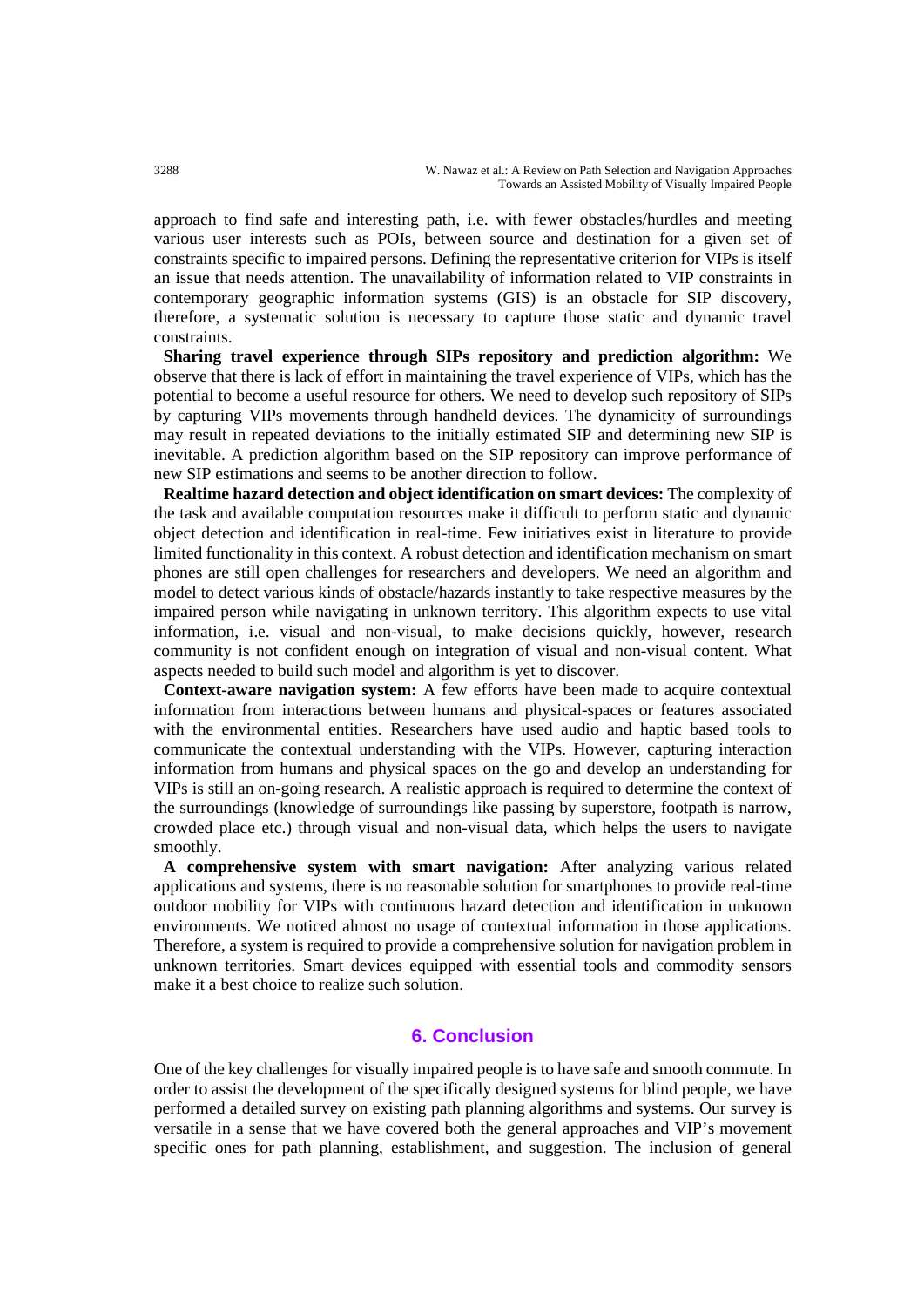approaches helps us consider the variety of use cases while designing assistive services for VIPs. In order to reduce gap between theoretical and practical solutions, we presented brief discussion on various existing applications and specialized devices tailored to capture the needs of blind people. Based on this survey, we understand that there is a significant gap towards the developed solutions and actual needs of visually impaired people in terms of richer and comfortable paths for safe and smooth navigation.

#### **References**

- [1] Elmannai, W.M., Elleithy, K.M., "A highly accurate and reliable data fusion framework for guiding the visually impaired," *IEEE Access*, 6, 33029-33054, 2018. [Article \(CrossRef Link\)](https://doi.org/10.1109/ACCESS.2018.2817164)
- [2] Bourne, R.R., Flaxman, S.R., Braithwaite, T., Cicinelli, M.V., Das, A., Jonas, J.B., Keeffe, J., Kempen, J.H., Leasher, J., Limburg, H., others, "Magnitude, temporal trends, and projections of the global prevalence of blindness and distance and near vision impairment: a systematic review and meta-analysis," *The Lancet Global Health*, 5, e888-e897, 2017[. Article \(CrossRef Link\)](http://dx.doi.org/doi:10.1016/S2214-109X(17)30293-0)
- [3] Mobasheri, A., Sun, Y., Loos, L., Ali, A.L., "Are crowdsourced datasets suitable for specialized routing services? Case study of OpenStreetMap for routing of people with limited mobility," *Sustainability*, 9, 997, 2017. [Article \(CrossRef Link\)](https://doi.org/10.3390/su9060997)
- [4] Froehlich, J.E., Brock, A.M., Caspi, A., Guerreiro, J., Hara, K., Kirkham, R., Schöning, J., Tannert, B., "Grand challenges in accessible maps," *interactions*, 26, 78-81, 2019. [Article \(CrossRef Link\)](https://doi.org/10.1145/3301657)
- [5] Brock, A.M., Froehlich, J.E., Guerreiro, J., Tannert, B., Caspi, A., Schöning, J., Landau, S., "Sig: Making maps accessible and putting accessibility in maps," in *Proc. of Extended Abstracts of the 2018 CHI Conference on Human Factors in Computing Systems*, pp. 1-4, 2018. [Article \(CrossRef Link\)](http://dx.doi.org/doi:10.1145/3170427.3185373)
- [6] Hill, M.R., *Spatial structure and decision-making aspects of pedestrian route selection through an urban environment*, PhD thesis, University of Nebraska-Lincoln, 1982. [Article \(CrossRef Link\)](https://digitalcommons.unl.edu/geographythesis/29/)
- [7] Hill, M.R., *Walking, crossing streets and choosing pedestrian routes: A survey of recent insights from the social/behavioral sciences*, PhD thesis, University of Nebraska-Lincoln, 1984. [Article \(CrossRef Link\)](https://digitalcommons.unl.edu/sociologyfacpub/462/)
- [8] Otte, M.W., "A survey of machine learning approaches to robotic path-planning," *Computer Science*, 2009. [Article \(CrossRef Link\)](https://www.semanticscholar.org/paper/A-Survey-of-Machine-Learning-Approaches-to-Robotic-Otte/a371466a61c8302ad62a7c30bfdbe9fb404ff9af)
- [9] Garroppo, R.G., Giordano, S., Tavanti, L., "A survey on multi-constrained optimal path computation: Exact and approximate algorithms," *Computer Networks*, 54, 3081-3107, 2010. [Article \(CrossRef Link\)](https://doi.org/10.1016/j.comnet.2010.05.017)
- [10] Kanimozhi, V., Karthik, S., "A survey on multi-constrained optimal path selection schemes and authentication schemes for VANET," in *Proc. of 2017 11th International Conference on Intelligent Systems and Control (ISCO). IEEE*, pp. 25-29, 2017. [Article \(CrossRef Link\)](https://doi.org/10.1109/ISCO.2017.7855995)
- [11] Noreen, I., Khan, A., Habib, Z., "Optimal path planning using RRT\* based approaches: a survey and future directions," *Int. J. Adv. Comput. Sci. Appl*, 7, 97-107, 2016. [Article \(CrossRef Link\)](https://doi.org/10.14569/IJACSA.2016.071114)
- [12] Elmannai, W., Elleithy, K., "Sensor-based assistive devices for visually impaired people: Current status, challenges, and future directions," *Sensors*, 17, 565, 2017. [Article \(CrossRef Link\)](https://doi.org/10.3390/s17030565)
- [13] Tapu, R., Mocanu, B., Zaharia, T., "Wearable assistive devices for visually impaired: A state of the art survey," *Pattern Recognition Letters*, 2018. [Article \(CrossRef Link\)](https://doi.org/10.1016/j.patrec.2018.10.031)
- [14] Real, S., Araujo, A., "Navigation Systems for the Blind and Visually Impaired: Past Work, Challenges, and Open Problems," *Sensors*, 19, 3404, 2019. [Article \(CrossRef Link\)](https://doi.org/10.3390/s19153404)
- [15] Tiakas, E., Papadopoulos, A.N., Manolopoulos, Y., "Skyline queries: An introduction," in *Proc. of 2015 6th International Conference on Information, Intelligence, Systems and Applications (IISA). IEEE*, pp. 1-6, 2015. [Article \(CrossRef Link\)](https://doi.org/10.1109/IISA.2015.7388053)
- [16] Zheng, S., Zaman, A., Morimoto, Y., "Friend Recommendation by Using Skyline Query and Location Information," *Bulletin of Networking, Computing, Systems, and Software*, 5, 68-72, 2016. [Article \(CrossRef Link\)](http://bncss.org/index.php/bncss/article/view/73)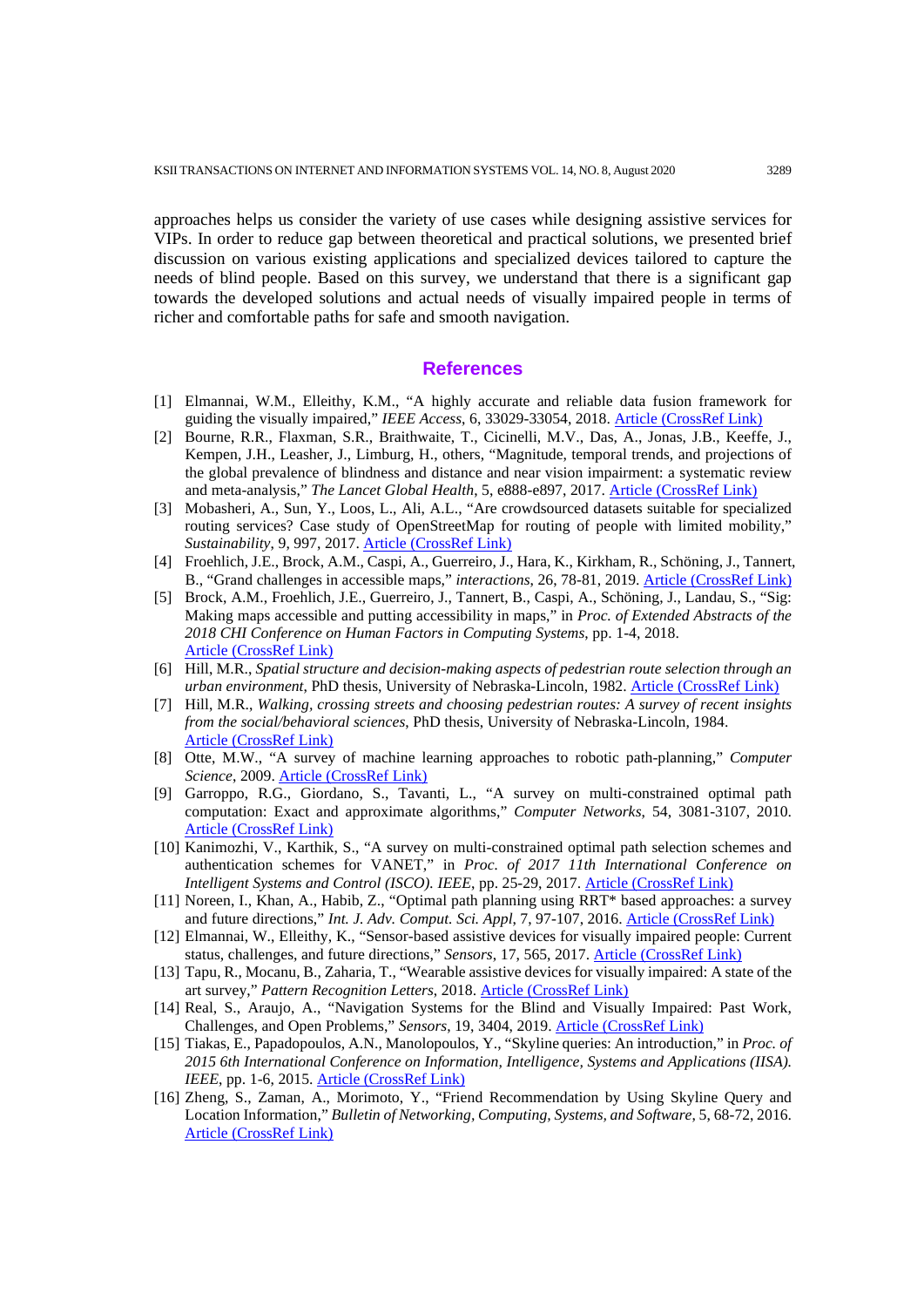- [17] Tian, Y., Lee, K.C., Lee, W.C., "Finding skyline paths in road networks," in *Proc. of the 17th ACM SIGSPATIAL International Conference on Advances in Geographic Information Systems*, pp. 444-447, 2009. **[Article \(CrossRef Link\)](https://doi.org/10.1145/1653771.1653840)**
- [18] Kriegel, H.P., Renz, M., Schubert, M., "Route skyline queries: A multi-preference path planning approach," in *Proc. of 2010 IEEE 26th International Conference on Data Engineering (ICDE 2010). IEEE*, pp. 261-272, 2010. [Article \(CrossRef Link\)](https://doi.org/10.1109/ICDE.2010.5447845)
- [19] Kossmann, D., Ramsak, F., Rost, S., "Chapter 25 Shooting Stars in the Sky: An Online Algorithm for Skyline: An Online Algorithm for Skyline Queries," in *Proc. of VLDB '02: Proceedings of the 28th International Conference on Very Large Databases; Bernstein, P.A., Ioannidis, Y.E., Ramakrishnan, R., Papadias, D., Eds., Morgan Kaufmann: San Francisco*, pp. 275 – 286, 2002. [Article \(CrossRef Link\)](https://doi.org/10.1016/B978-155860869-6/50032-9)
- [20] Papadias, D., Tao, Y., Fu, G., Seeger, B., "An optimal and progressive algorithm for skyline queries," in *Proc. of the 2003 ACM SIGMOD international conference on Management of data*, pp. 467-478, 2003. [Article \(CrossRef Link\)](https://doi.org/10.1145/872757.872814)
- [21] Bartolini, I., Ciaccia, P., Patella, M., "SaLSa: computing the skyline without scanning the whole sky," in *Proc. of the 15th ACM international conference on Information and knowledge management*, pp. 405-414, 2006. [Article \(CrossRef Link\)](https://doi.org/10.1145/1183614.1183674)
- [22] Li, D., "Shortest paths through a reinforced random walk," 2011.
- [23] Vela-Perez, M., Fontelos, M., Velazquez, J., "Ant foraging and minimal paths in simple graphs," *arXiv preprint arXiv:1103.1612*, 2011. [Article \(CrossRef Link\)](https://arxiv.org/abs/1103.1612)
- [24] Le, D.H., Kwon, Y.K., "Neighbor-favoring weight reinforcement to improve random walk-based disease gene prioritization," *Computational biology and chemistry*, 44, 1-8, 2013. [Article \(CrossRef Link\)](https://doi.org/10.1016/j.compbiolchem.2013.01.001)
- [25] Saraswathi, M., Murali, G.B., Deepak, B., "Optimal Path Planning of Mobile Robot Using Hybrid Cuckoo Search-Bat Algorithm," *Procedia Computer Science*, 133, 510 – 517, 2018. [Article \(CrossRef Link\)](https://doi.org/10.1016/j.procs.2018.07.064)
- [26] DuchoE, F., Babineca, A., Kajana, M., BeE˙ oa, P., Floreka, M., Ficoa, T., Jurišicaa, L., "Path planning with modified a star algorithm for a mobile robot," *Procedia Engineering*, 96, 59-69, 2014. [Article \(CrossRef Link\)](https://doi.org/10.1016/j.proeng.2014.12.098)
- [27] Luna, R.J., Bekris, K.E., "Push and swap: Fast cooperative path-finding with completeness guarantees," in *Proc. of Twenty-Second International Joint Conference on Artificial Intelligence*, pp. 294-300, 2011[. Article \(CrossRef Link\)](http://dx.doi.org/doi:10.5591/978-1-57735-516-8/IJCAI11-059)
- [28] Wang, H., Yu, Y., Yuan, Q., "Application of Dijkstra algorithm in robot path-planning," in *Proc. of 2011 second international conference on mechanic automation and control engineering. IEEE*, pp. 1067-1069, 2011[. Article \(CrossRef Link\)](http://dx.doi.org/doi:10.1109/MACE.2011.5987118)
- [29] Kammoun, S., Dramas, F., Oriolaand, B., Jouffrais, C., "Route selection algorithm for blind pedestrian," in *Proc. of ICCAS 2010. IEEE*, pp. 2223-2228, 2010. [Article \(CrossRef Link\)](https://ieeexplore.ieee.org/document/5669846)
- [30] Schmitz, B., Ertl, T., "Individualized route planning and guidance based on map content transformations," in *Proc. of International Conference on Computers for Handicapped Persons. Springer*, pp. 120-127, 2014. [Article \(CrossRef Link\)](https://doi.org/10.1007/978-3-319-08599-9_19)
- [31] Schmitz, B., Ertl, T., "Creating task-specific maps with map content transformations. Proceedings of the 1st ACM SIGSPATIAL," in *Proc. of International Workshop on MapInteraction*, pp. 84-90, 2013. [Article \(CrossRef Link\)](https://doi.org/10.1145/2534931.2534945)
- [32] Yusof, T., Toha, S.F., Yusof, H.M., "Path planning for visually impaired people in an unfamiliar environment using particle swarm optimization," *Procedia Computer Science*, 76, 80-86, 2015. [Article \(CrossRef Link\)](https://doi.org/10.1016/j.procs.2015.12.281)
- [33] Liebig, T., Piatkowski, N., Bockermann, C., Morik, K., "Predictive Trip Planning-Smart Routing in Smart Cities," in *Proc. of EDBT/ICDT Workshops*, pp. 331-338, 2014.
- [34] Hendawi, A.M., Rustum, A., Ahmadain, A.A., Hazel, D., Teredesai, A., Oliver, D., Ali, M., Stankovic, J.A., "Smart personalized routing for smart cities," in *Proc. of 2017 IEEE 33rd International Conference on Data Engineering (ICDE). IEEE*, pp. 1295-1306, 2017. [Article \(CrossRef Link\)](https://doi.org/10.1109/ICDE.2017.172)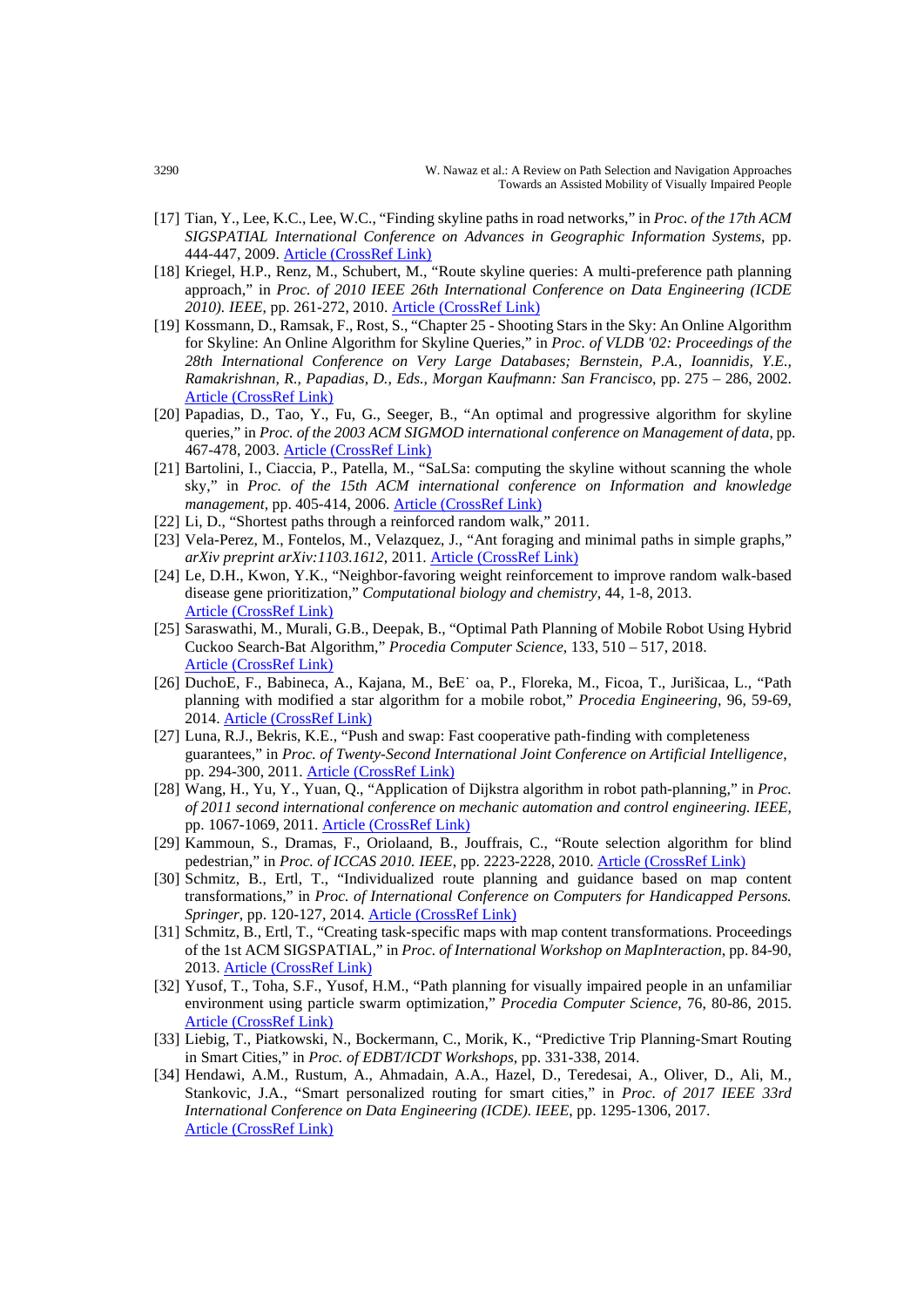- [35] 35. Baum, M., Dibbelt, J., Pajor, T., Wagner, D., "Dynamic time-dependent route planning in road networks with user preferences," in *Proc. of International Symposium on Experimental Algorithms. Springer*, pp. 33-49, 2016. [Article \(CrossRef Link\)](https://doi.org/10.1007/978-3-319-38851-9_3)
- [36] Nandini, D., Seeja, K., "A novel path planning algorithm for visually impaired people," *Journal of King Saud University-Computer and Information Sciences*, 31, 385-391, 2019. [Article \(CrossRef Link\)](https://doi.org/10.1016/j.jksuci.2017.03.005)
- [37] Zhang, H., Lin, W., Chen, A., "Path Planning for the Mobile Robot: A Review," *Symmetry*, 10, 450, 2018. [Article \(CrossRef Link\)](https://doi.org/10.3390/sym10100450)
- [38] Patle, B., Pandey, A., Parhi, D., Jagadeesh, A., others., "A review: On path planning strategies for navigation of mobile robot," *Defence Technology*, vol. 15, no. 4, pp. 582-606, 2019. [Article \(CrossRef Link\)](https://doi.org/10.1016/j.dt.2019.04.011)
- [39] Levin, R., Kanza, Y., "Interactive traffic-aware route search on smartphones," in *Proc. of the First ACM SIGSPATIAL International Workshop on Mobile Geographic Information Systems*, pp. 1-8, 2012. [Article \(CrossRef Link\)](https://doi.org/10.1145/2442810.2442812)
- [40] Levin, R., Kanza, Y., "TARS: traffic-aware route search," *GeoInformatica*, 18, 461-500, 2014. [Article \(CrossRef Link\)](https://doi.org/10.1007/s10707-013-0185-z)
- [41] Delling, D., Schieferdecker, D., Sommer, C., "Traffic-Aware Routing in Road Networks," in *Proc. of 2018 IEEE 34th International Conference on Data Engineering (ICDE). IEEE*, pp. 1543-1548, 2018. [Article \(CrossRef Link\)](https://doi.org/10.1109/ICDE.2018.00172)
- [42] Xu, J., Guo, L., Ding, Z., Sun, X., Liu, C., "Traffic aware route planning in dynamic road networks," in *Proc. of International Conference on Database Systems for Advanced Applications. Springer*, pp. 576-591, 2012. [Article \(CrossRef Link\)](https://doi.org/10.1007/978-3-642-29038-1_41)
- [43] Koester, D., Awiszus, M., Stiefelhagen, R., "Mind the gap: Virtual shorelines for blind and partially sighted people," in *Proc. of the IEEE International Conference on Computer Vision Workshops*, pp. 1443-1451, 2017. [Article \(CrossRef Link\)](https://doi.org/10.1109/ICCVW.2017.171)
- [44] Bravo, A.P., Giret, A., "Recommender System of Walking or Public Transportation Routes for Disabled Users," in *Proc. of International Conference on Practical Applications of Agents and Multi-Agent Systems. Springer*, pp. 392-403, 2018. [Article \(CrossRef Link\)](https://doi.org/10.1007/978-3-319-94779-2_34)
- [45] Collett, M., Collett, T.S., "How do insects use path integration for their navigation?," *Biological cybernetics*, 83, 245-259, 2000. [Article \(CrossRef Link\)](https://doi.org/10.1007/s004220000168)
- [46] 46. Nikolos, I.K., Valavanis, K.P., Tsourveloudis, N.C., Kostaras, A.N., "Evolutionary algorithm based offline/online path planner for UAV navigation," *IEEE Transactions on Systems, Man, and Cybernetics, Part B (Cybernetics)*, 33, 898-912, 2003. [Article \(CrossRef Link\)](https://doi.org/10.1109/TSMCB.2002.804370)
- [47] Salomon, B., Garber, M., Lin, M.C., Manocha, D., "Interactive navigation in complex environments using path planning," in *Proc. of the 2003 symposium on Interactive 3D graphics*, pp. 41-50, 2003. [Article \(CrossRef Link\)](https://doi.org/10.1145/641480.641491)
- [48] Chen, W., Zhu, S., Li, D., "VAN: Vehicle-assisted shortest-time path navigation," in *Proc. of The 7th IEEE International Conference on Mobile Ad-hoc and Systems (IEEE MASS 2010). IEEE*, pp. 442-451, 2010. [Article \(CrossRef Link\)](https://doi.org/10.1109/MASS.2010.5663936)
- [49] Cecílio, J., Duarte, K., Furtado, P., "BlindeDroid: An Information Tracking System for Real-time Guiding of Blind People," *Procedia Computer Science*, vol. 52, pp. 113-120, 2015. [Article \(CrossRef Link\)](https://doi.org/10.1016/j.procs.2015.05.039)
- [50] Thorpe, S.J., Guyonneau, R., Guilbaud, N., Allegraud, J.M., VanRullen, R., "SpikeNet: Real-time visual processing with one spike per neuron," *Neurocomputing*, 58-60, 857-864, 2004. [Article \(CrossRef Link\)](https://doi.org/10.1016/j.neucom.2004.01.138)
- [51] Brilhault, A., Kammoun, S., Gutierrez, O., Truillet, P., Jouffrais, C., "Fusion of artificial vision and GPS to improve blind pedestrian positioning," in *Proc. of 2011 4th IFIP International Conference on New Technologies, Mobility and Security. IEEE*, pp. 1-5, 2011. [Article \(CrossRef Link\)](https://doi.org/10.1109/NTMS.2011.5721061)
- [52] Loomis, J.M., Golledge, R.G., Klatzky, R.L., Speigle, J.M., Tietz, J., "Personal guidance system for the visually impaired," in *Proc. of the first annual ACM conference on Assistive technologies*, pp. 85-91, 1994. [Article \(CrossRef Link\)](https://doi.org/10.1145/191028.191051)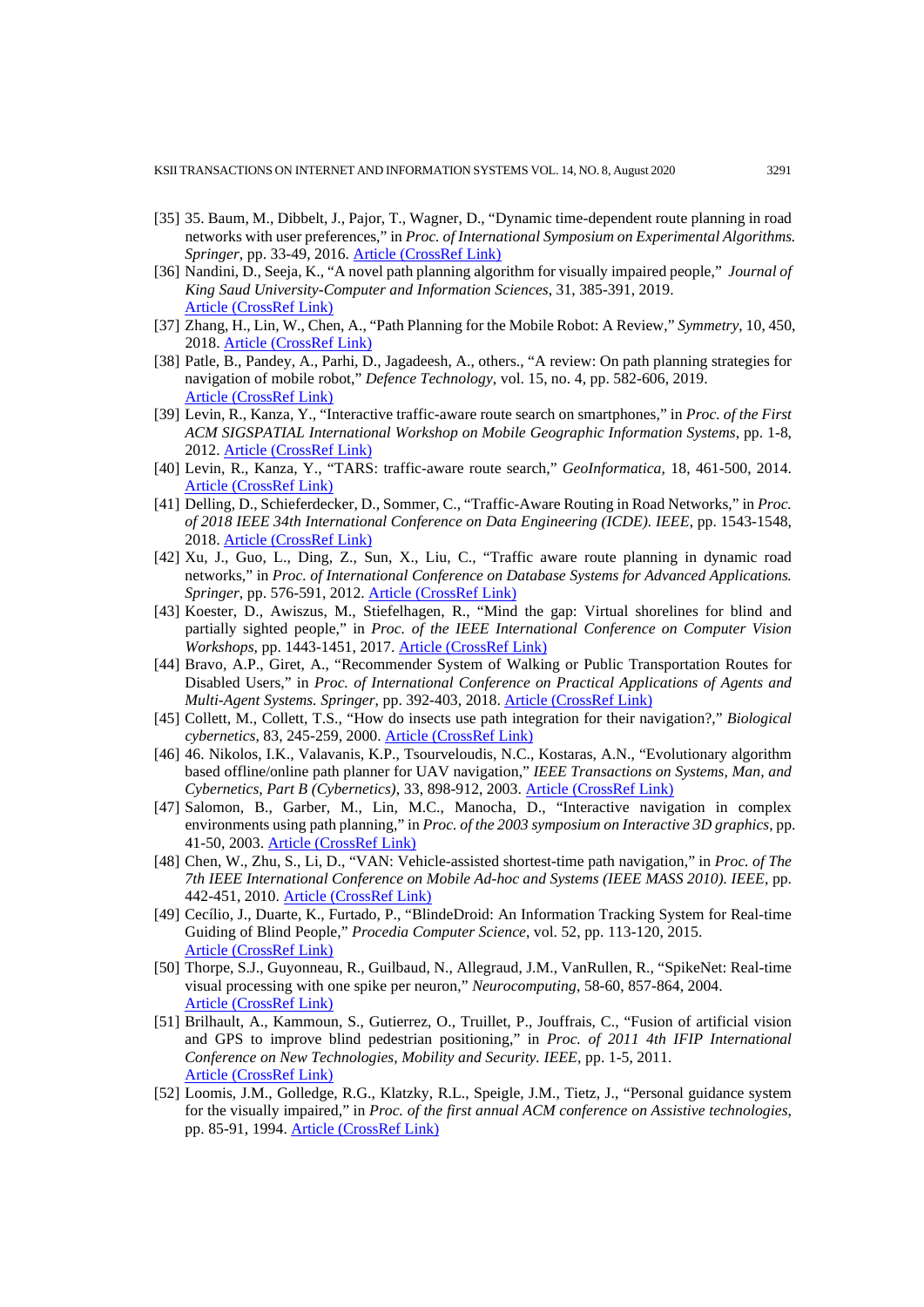- [53] Kose, U., Vasant, P., "Better campus life for visually impaired University students: intelligent social walking system with beacon and assistive technologies," *Wireless Networks*, pp. 1-15, 2018. [Article \(CrossRef Link\)](https://doi.org/10.1007/s11276-018-1868-z)
- [54] Gharani, P., Karimi, H.A., "Context-aware obstacle detection for navigation by visually impaired," *Image and Vision Computing*, 64, 103-115, 2017. [Article \(CrossRef Link\)](https://doi.org/10.1016/j.imavis.2017.06.002)
- [55] Bartoli, F., Lisanti, G., Ballan, L., Del Bimbo, A., "Context-aware trajectory prediction," in *Proc. of 2018 24th International Conference on Pattern Recognition (ICPR). IEEE*, pp. 1941-1946, 2018. [Article \(CrossRef Link\)](https://doi.org/10.1109/ICPR.2018.8545447)
- [56] Barranco, M.J., Noguera, J.M., Castro, J., Martínez, L., "A context-aware mobile recommender system based on location and trajectory," *Management intelligent systems; Springer*, pp. 153-162, 2012. [Article \(CrossRef Link\)](https://doi.org/10.1007/978-3-642-30864-2_15)
- [57] Gellersen, H.W., Handheld and Ubiquitous Computing," in *Proc. of First International Symposium, HUC'99, Karlsruhe, Germany, September 27-29, 1999, Springer Science & Business Media*, 1999. [Article \(CrossRef Link\)](https://doi.org/10.1007/3-540-48157-5)
- [58] Feng, J., Liu, Y., "Intelligent context-aware and adaptive interface for mobile LBS," *Computational intelligence and neuroscience*, vol. 2015, p. 10, 2015. [Article \(CrossRef Link\)](https://doi.org/10.1155/2015/489793)
- [59] Yang, B., Guo, C., Ma, Y., Jensen, C.S., "Toward personalized, context-aware routing," *The VLDB Journal*, 24, 297-318, 2015. [Article \(CrossRef Link\)](https://doi.org/10.1007/s00778-015-0378-1)
- [60] Katz, B.F., Kammoun, S., Parseihian, G., Gutierrez, O., Brilhault, A., Auvray, M., Truillet, P., Denis, M., Thorpe, S., Jouffrais, C., "NAVIG: augmented reality guidance system for the visually impaired," *Virtual Reality*, 16, 253-269, 2012. [Article \(CrossRef Link\)](https://doi.org/10.1007/s10055-012-0213-6)
- [61] Darvishy, A., "Assistive technologies: short overview and trends," in *Proc. of 1st Swiss conference on barrier-free communication, Winterthur, 15-16 September 2017. ZHAW Zürcher Hochschule für Angewandte Wissenschaften*, pp. 52-55, 2018. [Article \(CrossRef Link\)](http://dx.doi.org/doi:10.21256/zhaw-2783)
- [62] NoisyVision.org. Apps and devices for blind and visually impaired people. [Web \(CrossRef Link\).](https://www.noisyvision.org/2018/08/01/app-and-devices-for-blind-and-visually-impaired/) Accessed: 2020-02-02.
- [63] Wiberg, H.J. Be-My-Eyes: Bringing sight to blind and low-vision people. [Web \(CrossRef Link\).](https://www.bemyeyes.com/) Accessed: 2020-02-02.
- [64] TapTapSee: Assistive Technology for the Blind and Visually Impaired. [Web \(CrossRef Link\).](https://taptapseeapp.com/) Accessed: 2020-02-02.
- [65] CloudSight: Image Processing Library[. Web \(CrossRef Link\).](https://cloudsight.ai/) Accessed: 2020-02-02.
- [66] Holton, B., "A review of the taptapsee, camfind, and talking goggles object identification apps for the iphone," *AFB AccessWorld Magazine*, 14, 2013. [Web \(CrossRef Link\)](https://www.afb.org/aw/14/7/15675) Accessed: 2020-02-02.
- [67] iDentifi: Mobile application for partially sighted and visually impaired people. [Web \(CrossRef Link\).](http://getidentifi.com/) Accessed: 2020-02-02.
- [68] Seeing AI: Talking camera app for those with a visual impairment. Retrieved September 15. [Web \(CrossRef Link\)](https://www.microsoft.com/en-us/ai/seeing-ai) Accessed: 2020-02-02.
- [69] BeSpecular: Let blind people see through your eyes[. Web \(CrossRef Link\).](http://www.bespecular.com/en/) Accessed: 2020-02-02.
- [70] Microsoft Soundscape: A map delivered in 3D sound. [Web \(CrossRef Link\).](https://www.microsoft.com/en-us/research/product/soundscape/) Accessed: 2020-02-02.
- [71] Ahmetovic, D., Gleason, C., Ruan, C., Kitani, K., Takagi, H., Asakawa, C., "NavCog : a navigational cognitive assistant for the blind," in *Proc. of the 18th International Conference on Human-Computer Interaction with Mobile Devices and Services*, pp. 90-99, 2016. [Article \(CrossRef Link\)](https://doi.org/10.1145/2935334.2935361)
- [72] Sato, D., Oh, U., Naito, K., Takagi, H., Kitani, K., Asakawa, C., "NavCog3 : An evaluation of a smartphone-based blind indoor navigation assistant with semantic features in a large-scale environment," in *Proc. of the 19th International ACM SIGACCESS Conference on Computers and Accessibility*, pp. 270-279, 2017. [Article \(CrossRef Link\)](https://doi.org/10.1145/3132525.3132535)
- [73] G.I., Technologies(G3ict), C. Wayfindr., "Accelerating the Adoption of Indoor Audio Navigation with a Standard User Interface," 2017. [Article \(CrossRef Link\)](https://gallery.mailchimp.com/1d8295f81a8d7f63ba69beff5/files/141a8643-b5dc-4f59-b734-1fda3f04913a/Wayfindr_G3ICT_White_%20Paper.pdf)
- [74] WayFindr: Indoor Audio Wayfinding and Audio Navigation. [Web \(CrossRef Link\).](https://www.wayfindr.net/how-audio-navigation-works) Accessed: 2020-02-02.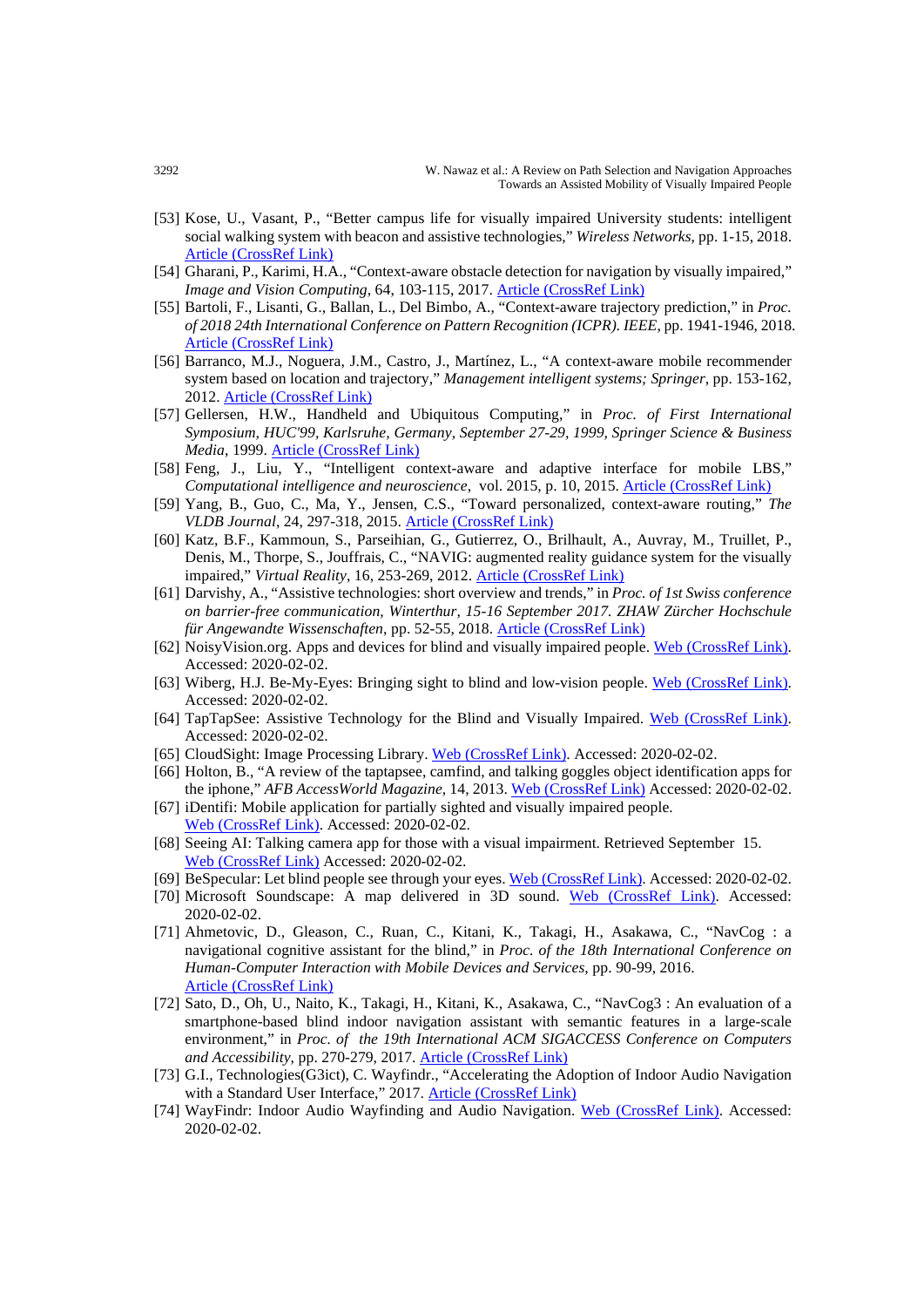- [75] Intersection Explorer: Intersection Explorer helps blind users explore neighborhoods. [Web \(CrossRef Link\).](https://www.appbrain.com/app/intersection-explorer/com.google.android.marvin.intersectionexplorer) Accessed: 2020-02-02.
- [76] Yatani, K., Banovic, N., Truong, K., "SpaceSense: representing geographical information to visually impaired people using spatial tactile feedback," in *Proc. of the SIGCHI Conference on Human Factors in Computing Systems*, pp. 415-424, 2012. [Article \(CrossRef Link\)](https://doi.org/10.1145/2207676.2207734)
- [77] Blindsquare: Pioneering accessible navigation indoors and outdoors. [Web \(CrossRef Link\).](https://www.blindsquare.com/) Accessed: 2020-02-02.
- [78] E.T. App Turns Smartphone Into Virtual Cane for the Blind, arXiv, [Web \(CrossRef Link\).](https://www.technologyreview.com/s/523401/app-turns-smartphone-into-virtual-cane-for-the-blind/) Accessed: 2020-02-02.
- [79] Lazarillo: Orientation and autonomy for people with visual disability. [Web \(CrossRef Link\).](https://lazarillo.cl/en/) Accessed: 2020-02-02.
- [80] Lazzus: Navigate the city and explore your surroundings independently. [Web \(CrossRef Link\).](http://www.lazzus.com/) Accessed: 2020-02-02.
- [81] NaviLens: A brand new system of bidimensional, or BIDI, codes. [Web \(CrossRef Link\).](https://www.navilens.com/) Accessed: 2020-02-02.
- [82] SunuBand: It is your world. Explore it with the Sunu Band. [Web \(CrossRef Link\).](https://www.sunu.com/en/index.html) Accessed: 2020-02-02.
- [83] OrCam MyEye 2: The most advanced wearable assistive technology for the blind and visually impaired, provides independence by conveying visual information, audibly. [Web \(CrossRef Link\).](https://www.orcam.com/en/myeye2/) Accessed: 2020-02-02.
- [84] Toyota Project BLAID: Wearable technology to help the blind and visually impaired. [Web \(CrossRef Link\).](https://www.toyota.co.uk/world-of-toyota/stories-news-events/toyota-project-blaid) Accessed: 2020-02-02.
- [85] eSight: We make glasses that let the visually impaired see. [Web \(CrossRef Link\).](https://www.esighteyewear.eu/) Accessed: 2020-02-02.
- [86] iBionics Diamond Eye: How a local startup is building a better bionic eye. [Web \(CrossRef Link\).](https://ottawacitizen.com/news/local-news/a-clear-view-how-a-local-startup-is-building-a-better-bionic-eye) Accessed: 2020-02-02.
- [87] Finn, A.P., Tripp, F., Whitaker, D., Vajzovic, L., "Synergistic visual gains attained using Argus II retinal prosthesis with OrCam MyEye," *Ophthalmology Retina*, 2, 382-384, 2018. [Article \(CrossRef Link\)](https://doi.org/10.1016/j.oret.2017.08.008)